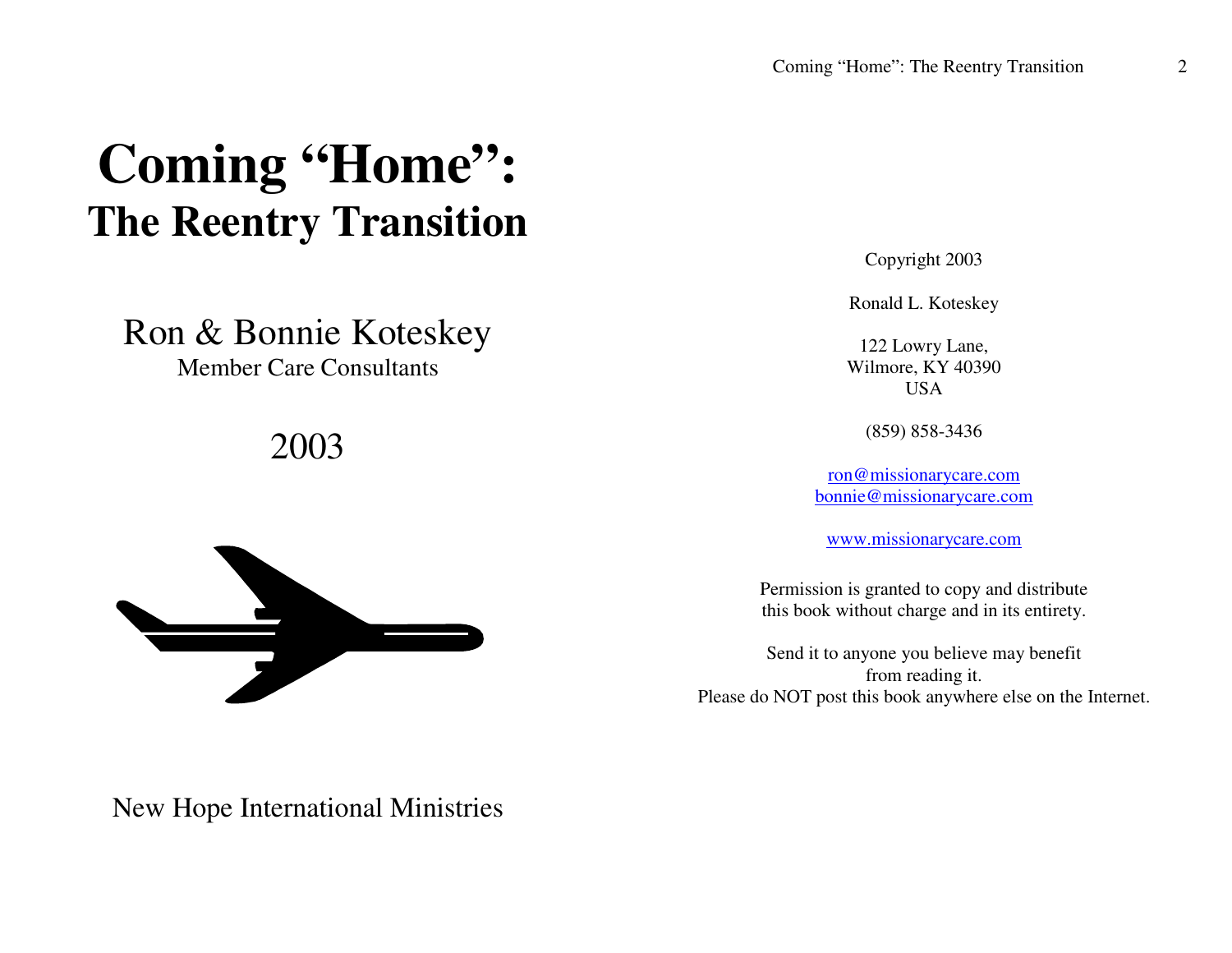## **Preface**

#### **Contents**

| Chapter 2. Closing the Last Chapter: Part I-   |
|------------------------------------------------|
| Chapter 3. Closing the Last Chapter: Part II—  |
| Chapter 4. Stuck between Chapters:             |
| Chapter 5. Beginning the Next Chapter: Part I- |
| Chapter 6. Beginning the Next Chapter Part II- |
| Appendix. Acculturation Problem41              |
| Recommended Reentry Reading48                  |

When you return to your passpor<sup>t</sup> country, it is important to ge<sup>t</sup> debriefed. This can be done in several ways, such as in <sup>a</sup> group, with one other person, or even by yourself. Such debriefing is valuable in bringing closure to your time overseas and integrating the experiences you had there into your life as you prepare for what is next.

This book can be used as preparation for, or during, debriefing in <sup>a</sup> group context. A group, with <sup>a</sup> facilitator as <sup>a</sup> guide, is valuable for you to see that you are not alone in your reactions to returning to your passpor<sup>t</sup> country after living in <sup>a</sup> host country for some time. Having an "Acculturation Problem" upon reentry is recognized as <sup>a</sup> normal reaction as noted in Appendix A.

This book can also be used as an aid when being debriefed by another person who understands what is involved in making the transition from missions to life at "home." An understanding pastor, counselor, or other missionary may be invaluable in helping you make the change.

Finally, if there is no group or other person available, you can use this book to debrief yourself. Although it is best to be able to talk your experience over with others who understand, you will still find it valuable to think about them yourself. Set aside <sup>a</sup> couple days by yourself and spend an hour or two considering the material in each of these chapters.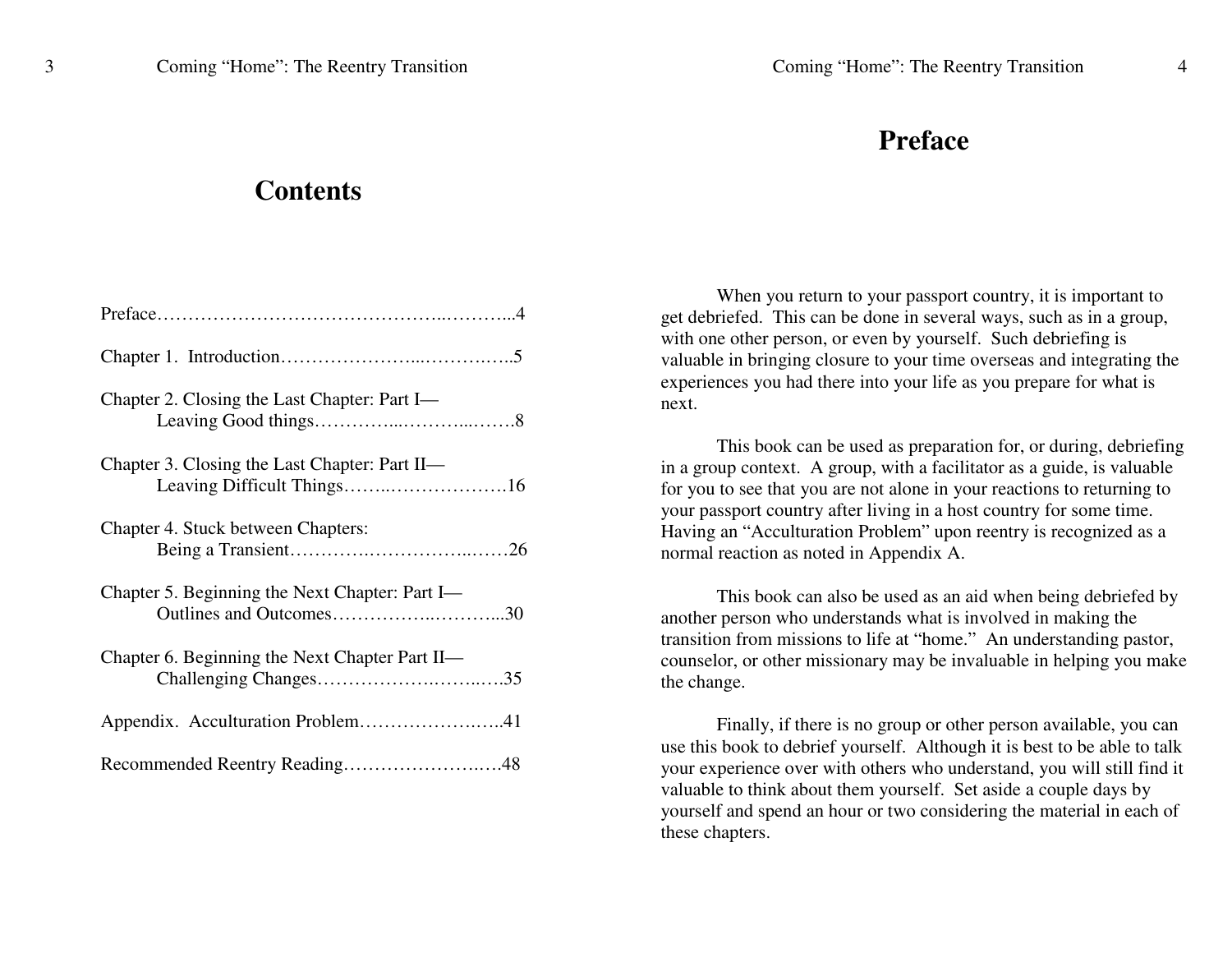## **Chap ter1**

## **Introduction**

The Phaeacian sailors deposited the sleeping Odysseus on the shore of Ithaca, his homeland, to reach which he had struggled for twenty years of usp e a k a ble sufferin g. H e stirre d a n d w o k e fro m sle e p in th e la ndof his fathers, b ut heknewnot hiswhereabouts. Ithaca showed him an unaccustomed fa c e; h e did n ot re c o g niz e th e p ath wa ys stretc hin g into the distance, the quiet bays, the crags and precipices. H e rose to his fe et a n d sto o d starin g at w h at w as his o w n la n d, cryin g m o urnfully: "Alas! A n d n o w w h ere on earth am I? What do I here myself?" (Homer, *The O dysse y*)

Even today after living in another culture for a while people reentering their homeland with its different culture may experience what Homer described Odysseus feeling nearly 3000 years ago. Furthermore, one does not have to be gone twenty years to feel this way. The change of geographical places is accompanied by a psy c h olo gic al tra nsitio n th at ma y ta k e mu c h lo n g er th a n it to o k to move physically from one place to another. These transitions are experienced by anyone crossing cultures, including those in the military, the diplomatic corps, the business world, and the missionary force.

Coming "Home": The Reentry Transition

When making any change in life, it is good to take time to "process" the changes and see how they fit into your life. Nearly 4000 years ago Hagar was in transition when an angel of the Lord found her and carried on the following conversation (Genesis 16:8-9).

- Angel: "Where have you come from?"
- Angel: "Where are you going?"
- Hagar: "I'm running away from..." (she had been mistreated)
- Angel: "Go back to..."

This gives us a good outline of how to look at the changes in our lives: thinking about where we have been, where we are going, and where we are right now. Of course, we can not actually go back in time, but we can go back in our memories and think about what has happened and see where those experiences fit in our lives.

The first such recorded change experienced by Christian workers was not even a cross-cultural one, but Jesus took those workers aside to process what had happened. In Luke 9:1-10 (also found in Matthew 10-14 and in Mark 6), we have a summary of the first "reentry" after an evangelistic campaign. Note that Jesus

- called them together  $(v, 1)$ ;
- •• gave them power and authority  $(v, 1)$ ;
- commissioned them to preach and heal  $(v, 2)$ ;
- $\bullet$ • oriented them about what to take and what to expect  $(v. 3-5)$ .

Then they went on their crusade (v. 6). When they returned, they reported to Jesus, telling him what they had done (v. 10). Of course, they did not report to Jesus because he needed to know—like your sending agency would want to know what you did while you were gone. They reported to him because it was good for them to review for themselves what had happened, and it was good for all of them to hear from each other what had happened while they were gone. Then Jesus took them with him to a remote place near Bethsaida, the beginning of the first "reentry retreat" or "transition workshop" (v. 10). It is good to take time to talk about what has happened to you, especially to talk about this with others who have had similar experiences.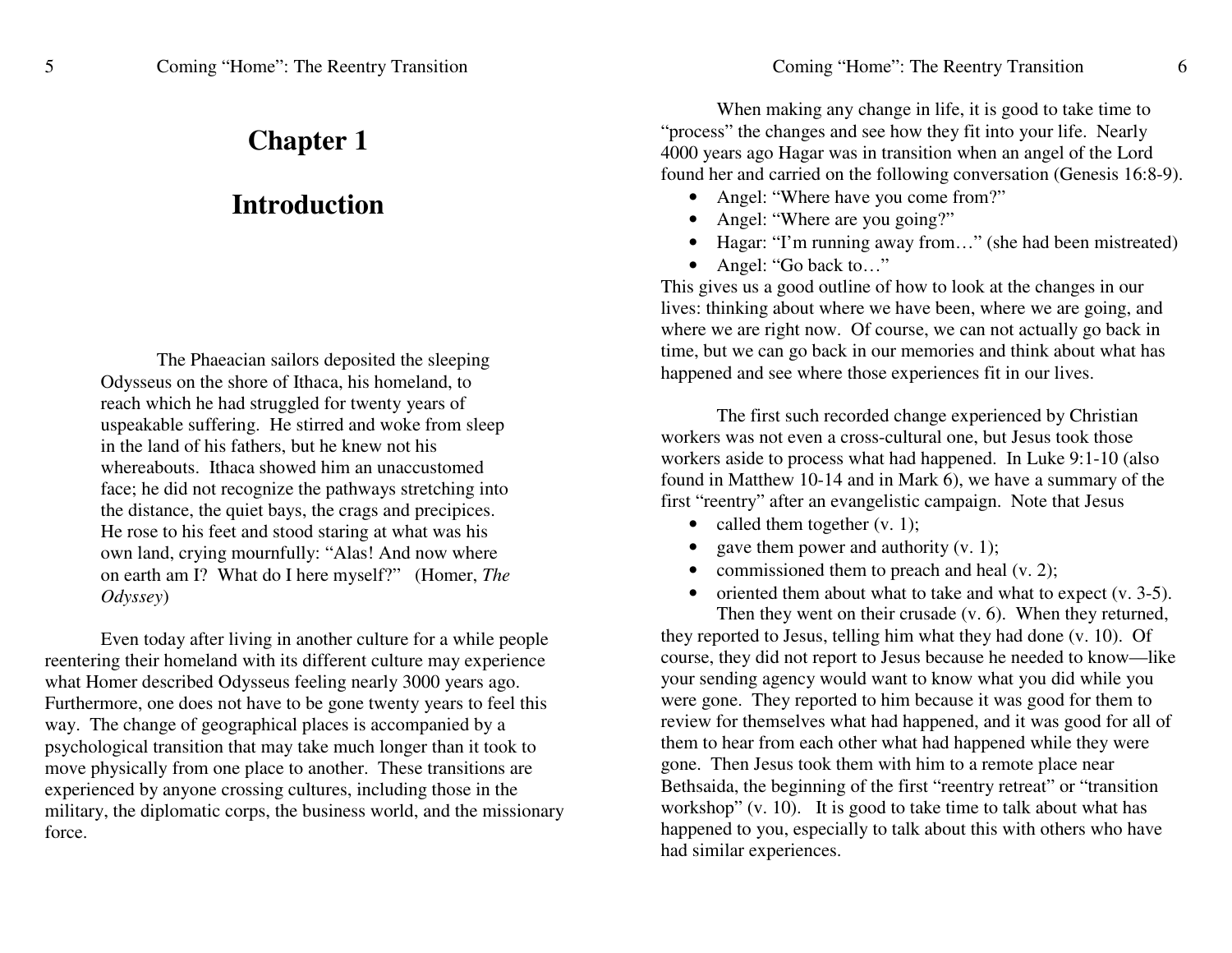T h e first cross-c ultural re e ntry b y C hristia n missio n aries is recorded at the end of Acts 14. There we read about Paul and Barnabas returning to their "home church" in Antioch where they had been commissioned. They had completed their work during their first term, and they gathered their local church together to report what had happened. They reported two things (v. 27).

- First, they reported all that God had done with them. Note that they did the same thing when they arrived at headquarters in Jerusalem and met with the apostles and elders there for the first time (15:4). It is good to report to your supporters and those to whom you are responsible what God has done with you.
- $\bullet$ • Second, they reported how God had converted those of oth er c ultures. A g ain n ote th at th e y did this sa m e thin g when they visited from congregation to congregation as they traveled (15:3). It is good to report what God has done for others.

As you reenter your homeland with your "passport culture," y o u ma y g o thro u g h thre e sta g es.

- First is a period of "leaving" your host culture, a time of "ending" your connections there. This begins when you begin making preparations to travel home. Unfortunately sometimes people are unable to really "leave" things behind.
- SSecond is an "in between" period in which you do not feel at "home" in either the host culture you are leaving or in your passport culture into which you are entering. During this period, you are really a "homeless" person, even though you have a house in which to live. This begins when you actually board the plane to return.
- $\bullet$ • Third is a period of "entering" your passport culture, a time of "beginning" again to establish a life there. This period may continue for months, or even longer as you again come to feel more and more "at home."

### **Chapter 2**

# Closing the Last Chapter: Part I— **Leaving Goodthing s**

We seem to live our lives in "sections" with transitions between these sections. We go to preschool, elementary school, middle school, high school, college, and then to work. In our work we may flip burgers a while, teach a while, preach a while, then serve as missionaries a while, etc. We may think of these sections as being like chapters in a book. Some people actually write their a uto bio gra p hies as c h a pters in jo urn als or diaries. Oth er p e o ple just have them "written" on the pages of their mind and grouped together in o n e se ctio n of th eir m e m ory.

When you come to the end of a chapter of your life and are ready to transition into the next one, it is often helpful to review what has happened in the chapter you just completed. This is a good time to see how the most recent chapter fits in with the overall story of your life and bring that chapter to a close. You started the chapter review when you filled out your debrief form as you responded to items about your ministry, your colleagues on the field, your family, nationals, your field director, etc. Now that you have actually returned to your passport country, it is time to bring that chapter to a close and b e gin to a nticip ate th e n e xt c h a pter in y o ur life.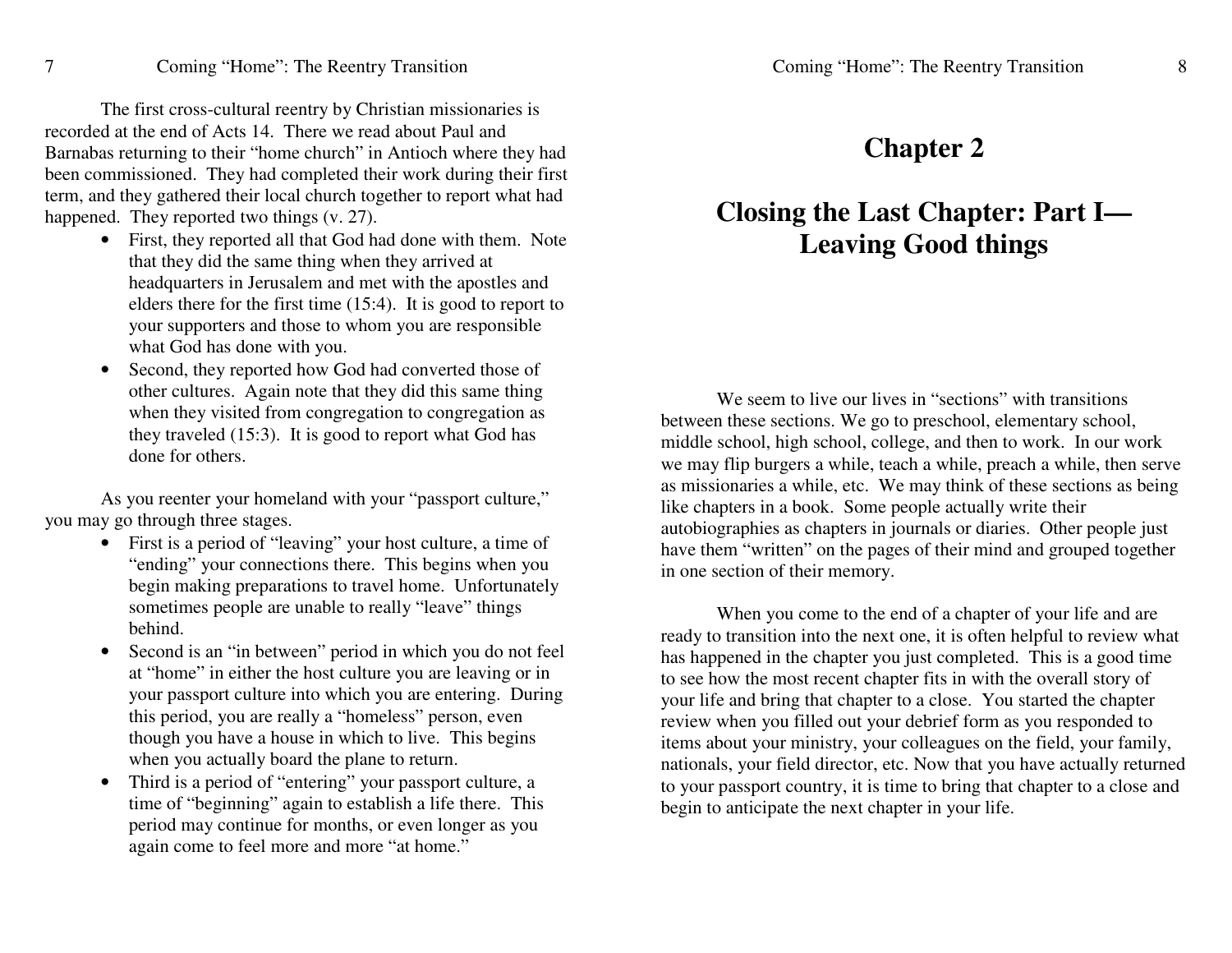People may find it difficult to close one chapter to go on to the next. If they cannot emotionally leave the things of one chapter behind, such people may have trouble getting into the next chapter. They may carry things over from one chapter to the next and never get closure. Taking time to reflect on what has happened and talking things over with others who have similar experiences often helps lift the emotional fog so that one does not continue with baggage from the previous chapter. Reflection also helps with grieving the loss of your host country and culture.

Since you are back in your passport country, change has come in your life. Now you are in transition, the reorientation process already taking place within you as you adapt to the change that has taken place. Your transition probably began several weeks or months ago as you made plans to return. A good way to continue that transition process is to consider some of the good things that have happened to you. Paul and Barnabas must have done this when they returned from their first term of service because their friend, Luke, recorded so meg ood thin gs in Acts 13-14.

- Paul preached a marvelous message of encouragement in Antioch (in Pisida) (13:16-41).
- The sermon was so good that as he was leaving, he was invited back to preach the next week (13:42).
- At Iconium he spoke so effectively that many Jews and Gentiles alike believed (14:1).
- That message was confirmed by miracles (14:1-3).
- In Lystra the healing was so dramatic that people thought Paul and Barnabas were gods (14:8-12).

Even as an experienced missionary at the end of his third term of service Paul reviewed many of the good things he had done. While talking with the elders of the Ephesian church, he mentioned the follo win g thin gs (A cts 2 0).

| $\Box$<br>$\Box$<br>❏<br>$\Box$<br>□<br>$\Box$<br>$\Box$<br>◻<br>$\Box$<br>❏<br>□ | Served the Lord with great humility (v. 19)<br>Preached anything that would be helpful (v. 20)<br>Taught publicly (v. 20)<br>Taught in homes (v. 20)<br>Did not discriminate racially (v. 21)<br>Obeyed the Holy Spirit (v. 22)<br>Preached the kingdom (v. 25)<br>Proclaimed the whole will of God (v. 27)<br>Never stopped warning the people $(v. 31)$<br>Committed people to God's grace (v. 32)<br>Took no money for his service $(v. 33)$ |
|-----------------------------------------------------------------------------------|-------------------------------------------------------------------------------------------------------------------------------------------------------------------------------------------------------------------------------------------------------------------------------------------------------------------------------------------------------------------------------------------------------------------------------------------------|
| $\Box$                                                                            | Supplied his own needs (v. 34)                                                                                                                                                                                                                                                                                                                                                                                                                  |
| $\Box$<br>◻                                                                       | Supplied the needs of those with him $(v. 34)$                                                                                                                                                                                                                                                                                                                                                                                                  |
|                                                                                   | Modeled that we must work hard to help the needy (v. 35)                                                                                                                                                                                                                                                                                                                                                                                        |
|                                                                                   |                                                                                                                                                                                                                                                                                                                                                                                                                                                 |
|                                                                                   |                                                                                                                                                                                                                                                                                                                                                                                                                                                 |
|                                                                                   |                                                                                                                                                                                                                                                                                                                                                                                                                                                 |
|                                                                                   |                                                                                                                                                                                                                                                                                                                                                                                                                                                 |
|                                                                                   |                                                                                                                                                                                                                                                                                                                                                                                                                                                 |
|                                                                                   |                                                                                                                                                                                                                                                                                                                                                                                                                                                 |
|                                                                                   |                                                                                                                                                                                                                                                                                                                                                                                                                                                 |
|                                                                                   |                                                                                                                                                                                                                                                                                                                                                                                                                                                 |
|                                                                                   |                                                                                                                                                                                                                                                                                                                                                                                                                                                 |
|                                                                                   |                                                                                                                                                                                                                                                                                                                                                                                                                                                 |
|                                                                                   |                                                                                                                                                                                                                                                                                                                                                                                                                                                 |

Go back to the top of Paul's list to the Ephesian elders and check off the ones that you have done yourself in your most recent term of service. No one will have done them all, but you will have probably done some of them. Then go on to the blank spaces at the end of the list and add other good things that you have done.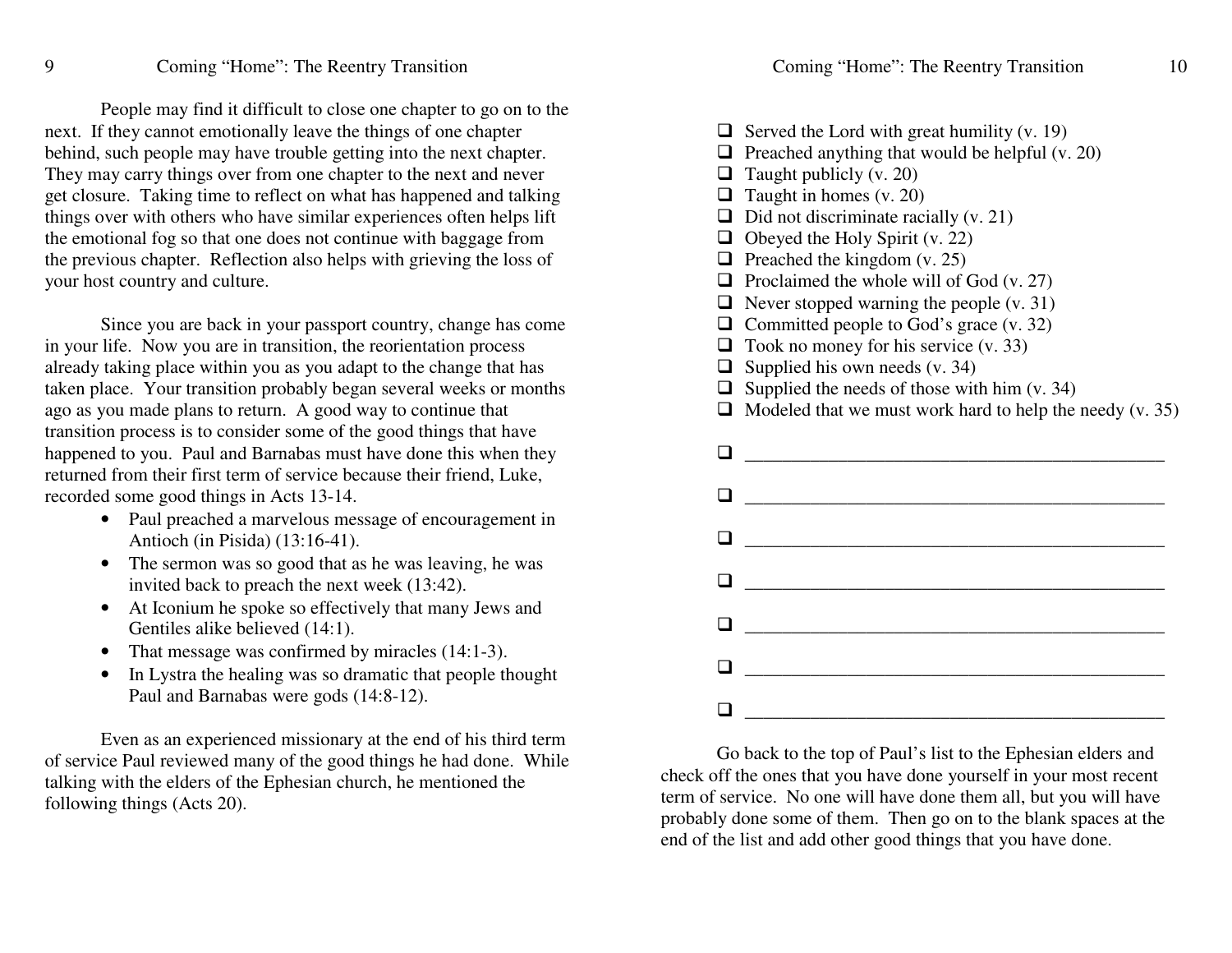Coming "Home": The Reentry Transition 11 Take time to look at your debrief form and first consider some of the other good things that have happened this term.

• What were some of the most satisfying things that happened during your term? Why were they so satisfying?

• What were some of the most enjoyable things that happened?

• How did your fellow missionaries help you grow?

• What did you like the most about your fellow missionaries?

<u> 1989 - Johann John Stone, mars et al. 1989 - John Stone, mars et al. 1989 - John Stone, mars et al. 1989 - J</u>

<u> 1989 - Johann Stoff, amerikansk politiker (d. 1989)</u>

• What did you like the most about the nationals?

• If you are married, what good things happened in your family?

• What has God done in your life this term?

• How have you grown during this term?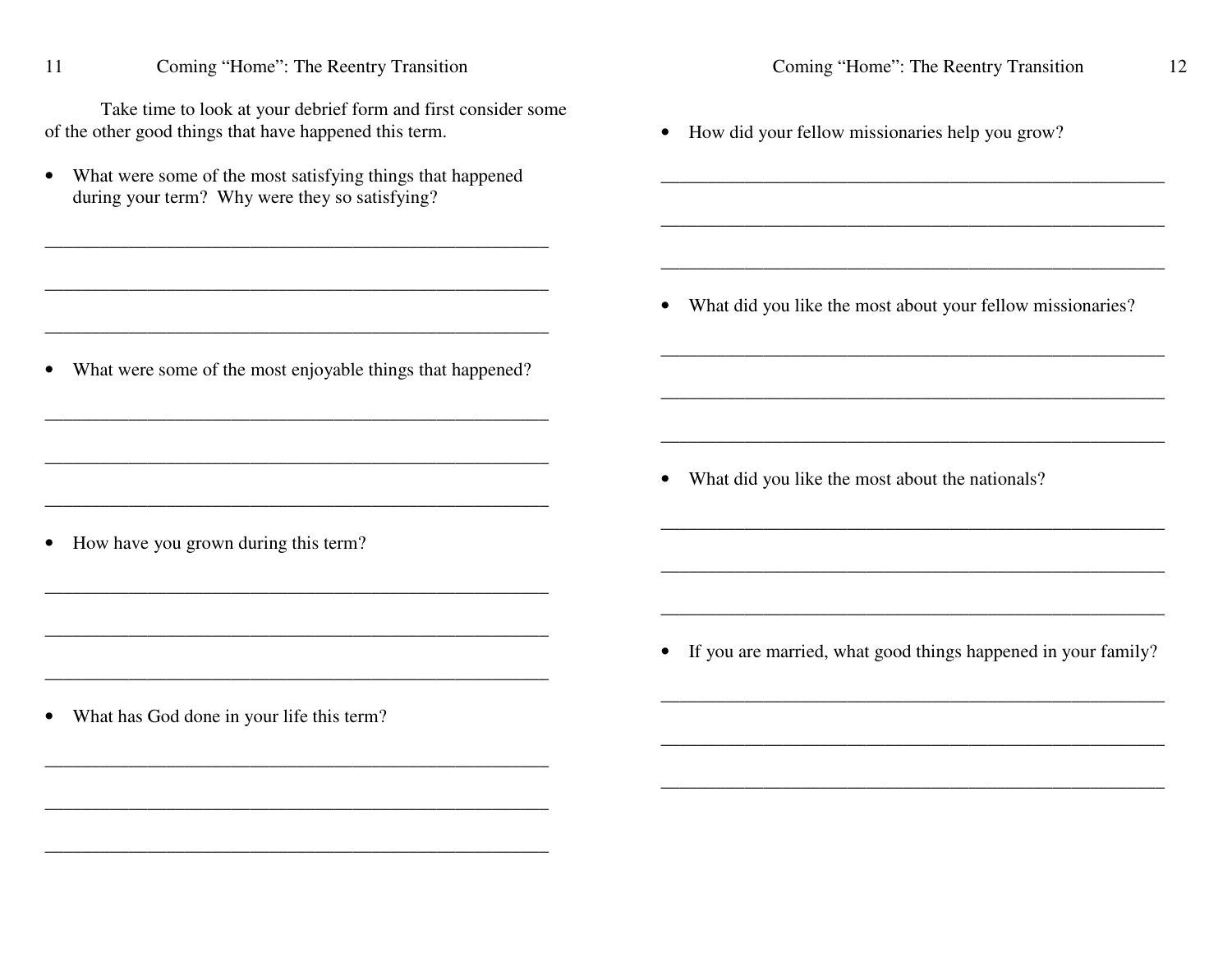13

•• How do the above fit with the rest of your life story, with previous chapters in your life?

\_\_\_\_\_\_\_\_\_\_\_\_\_\_\_\_\_\_\_\_\_\_\_\_\_\_\_\_\_\_\_\_\_\_\_\_\_\_\_\_\_\_\_\_\_\_\_\_\_\_\_\_\_\_

•• How do you see God using these good experiences as stepping stones into the next chapter of your life?

\_\_\_\_\_\_\_\_\_\_\_\_\_\_\_\_\_\_\_\_\_\_\_\_\_\_\_\_\_\_\_\_\_\_\_\_\_\_\_\_\_\_\_\_\_\_\_\_\_\_\_\_\_\_

\_\_\_\_\_\_\_\_\_\_\_\_\_\_\_\_\_\_\_\_\_\_\_\_\_\_\_\_\_\_\_\_\_\_\_\_\_\_\_\_\_\_\_\_\_\_\_\_\_\_\_\_\_\_

• What were some things you dreaded that turned out to be good?

\_\_\_\_\_\_\_\_\_\_\_\_\_\_\_\_\_\_\_\_\_\_\_\_\_\_\_\_\_\_\_\_\_\_\_\_\_\_\_\_\_\_\_\_\_\_\_\_\_\_\_\_\_\_

\_\_\_\_\_\_\_\_\_\_\_\_\_\_\_\_\_\_\_\_\_\_\_\_\_\_\_\_\_\_\_\_\_\_\_\_\_\_\_\_\_\_\_\_\_\_\_\_\_\_\_\_\_\_

\_\_\_\_\_\_\_\_\_\_\_\_\_\_\_\_\_\_\_\_\_\_\_\_\_\_\_\_\_\_\_\_\_\_\_\_\_\_\_\_\_\_\_\_\_\_\_\_\_\_\_\_\_\_

Often those who have the hardest time reentering their passpor<sup>t</sup> culture are the ones who had the most terrific time while on the field. If you now feel loneliness, frustration, fear, confusion and so forth, remember that such feelings may lead to insight and personal growth. What good things are you leaving behind (losing) that you are grieving for?

- Your Bible study group that has been your support for the last three years?
- Your identity as a church planter, seminary professor, English teacher, etc…?
- Fellowship with colleagues, nationals, etc....?
- •Stability of home (what has become home)..?
- •Certainty of your role?

•

•

•

•

 $\bullet$ 

•\_\_\_\_\_\_\_\_\_\_\_\_\_\_\_\_\_\_\_\_\_\_\_\_\_\_\_\_\_\_\_\_\_\_\_\_\_\_\_\_\_\_\_\_\_\_\_\_\_\_\_ •\_\_\_\_\_\_\_\_\_\_\_\_\_\_\_\_\_\_\_\_\_\_\_\_\_\_\_\_\_\_\_\_\_\_\_\_\_\_\_\_\_\_\_\_\_\_\_\_\_\_\_ •\_\_\_\_\_\_\_\_\_\_\_\_\_\_\_\_\_\_\_\_\_\_\_\_\_\_\_\_\_\_\_\_\_\_\_\_\_\_\_\_\_\_\_\_\_\_\_\_\_\_\_ •

What good things are you bringing with you?

- New family member by birth, marriage, adoption, etc. ...?
- •Deeper faith in God and confidence in his working through you?

\_\_\_\_\_\_\_\_\_\_\_\_\_\_\_\_\_\_\_\_\_\_\_\_\_\_\_\_\_\_\_\_\_\_\_\_\_\_\_\_\_\_\_\_\_\_\_\_\_\_\_

\_\_\_\_\_\_\_\_\_\_\_\_\_\_\_\_\_\_\_\_\_\_\_\_\_\_\_\_\_\_\_\_\_\_\_\_\_\_\_\_\_\_\_\_\_\_\_\_\_\_

 $\frac{1}{2}$  ,  $\frac{1}{2}$  ,  $\frac{1}{2}$  ,  $\frac{1}{2}$  ,  $\frac{1}{2}$  ,  $\frac{1}{2}$  ,  $\frac{1}{2}$  ,  $\frac{1}{2}$  ,  $\frac{1}{2}$  ,  $\frac{1}{2}$  ,  $\frac{1}{2}$  ,  $\frac{1}{2}$  ,  $\frac{1}{2}$  ,  $\frac{1}{2}$  ,  $\frac{1}{2}$  ,  $\frac{1}{2}$  ,  $\frac{1}{2}$  ,  $\frac{1}{2}$  ,  $\frac{1$ 

- •• New skills in relating to others?
- •• A larger view of the world and its needs?

Coming "Home": The Reentry Transition 14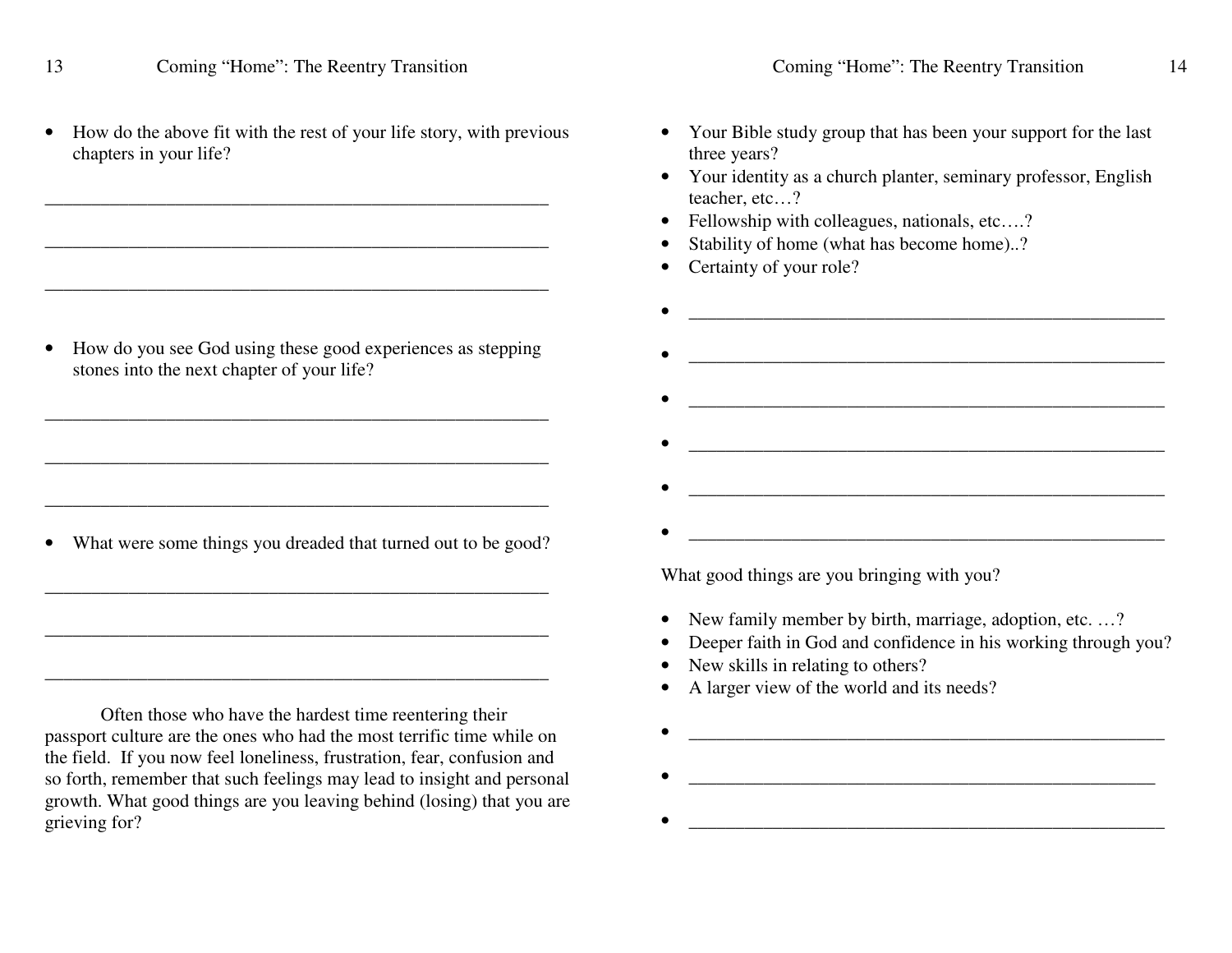| 15 | Coming "Home": The Reentry Transition |
|----|---------------------------------------|
|    |                                       |
|    |                                       |
|    |                                       |
|    |                                       |
|    |                                       |
|    |                                       |

\_\_\_\_\_\_\_\_\_\_\_\_\_\_\_\_\_\_\_\_\_\_\_\_\_\_\_\_\_\_\_\_\_\_\_\_\_\_\_\_\_\_\_\_\_\_\_\_\_\_\_

# **Chapter 3**

# **Closing the Last Chapter: Part II— Leaving Difficult Things**

In addition to all the "good" things in the last chapter are the "bad" things that came into your life. Even though we want to leave these things behind, sometimes we have difficulty doing it. We may want to forget about some, but events keep occurring to remind us of them. We may feel ashamed of others, and we keep reminding ourselves of those. To continue the transition process and really leave them behind us, we usually have to recall them, think about them, and place them in the perspective of our whole life story.

Paul and Barnabas talked not only about the good things that had happened but also about the difficult things. Luke also recorded some of these difficult things right along with the good things.

- While they were in Perga (in Pamphylia), John Mark left them to return to his passpor<sup>t</sup> country (Acts 13:13) before they moved on to Antioch (in Pisidia). Since they were shorthanded, Paul and Barnabas probably felt overworked and abandoned, and later they had some relationship problems about this. Paul had not ye<sup>t</sup> left it behind.
- •• Still filled with the Holy Spirit, when they were deported from Antioch (in Pisidia), they shook off the dust from their feet in protest and went on to Iconium (Acts 13:50-52). Paul and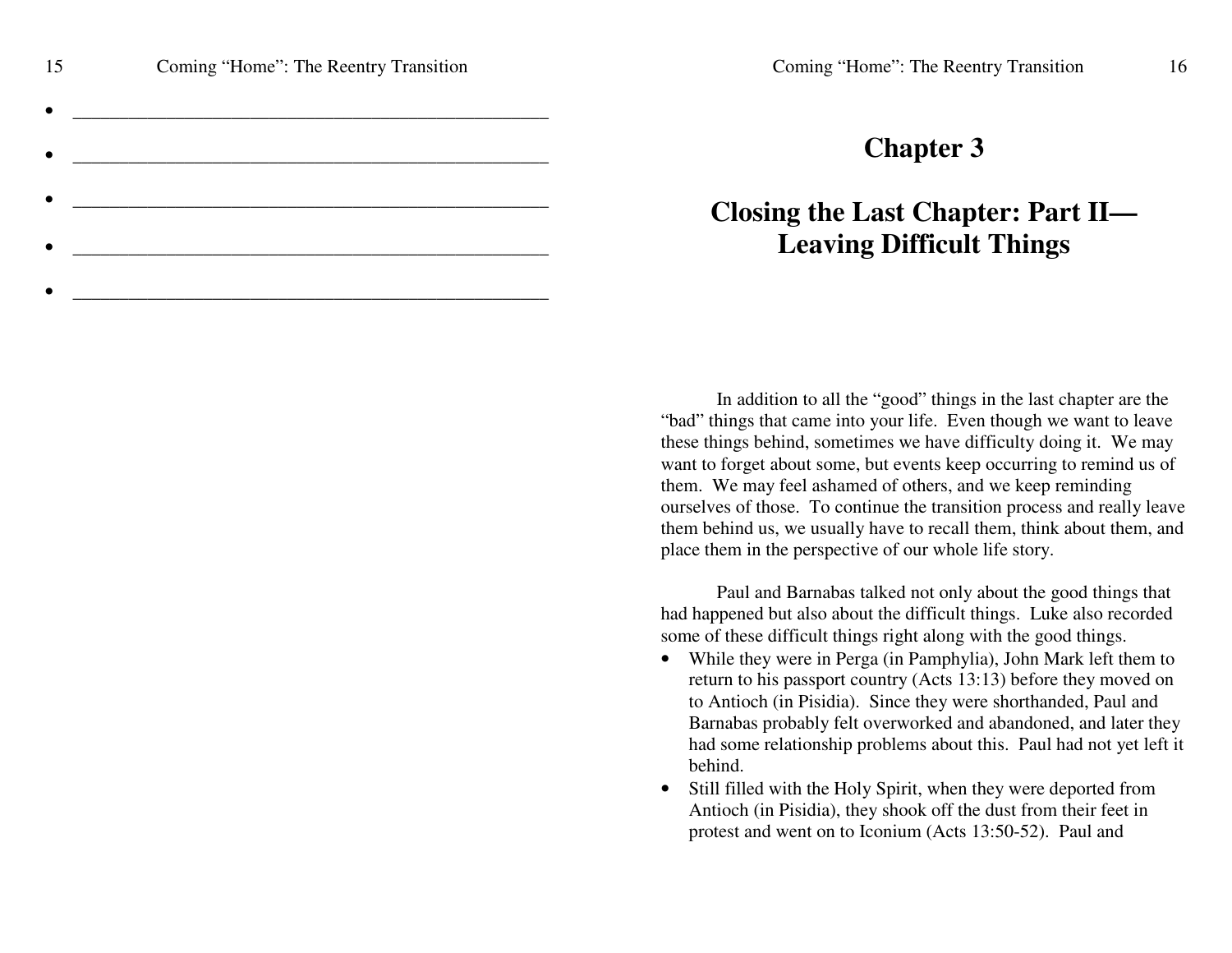#### Coming "Home": The Reentry Transition

Barnabas knew the pain of being rejected by the very people to whom they had come to minister.

- •• In Iconium they found out about a plot to harm them, so they fled to Lystra (Acts 14:5-6). Paul and Barnabas experienced danger, fear and evacuation.
- • In Lystra Paul was stoned, dragged out of the city, and left for dead (Acts 14:19).

You may have been to your "Antiochs," "Pergas," "Iconiums," and "Lystras." Take time to look at your debrief form and look for those difficult times. Paul wrote in more detail about these times in 2 Corinthians 11:23-28. These are listed below for you to check off in the squares how many you have experienced yourself. Then on the blank lines at the end of Paul's list, add additional ones you have experienced.

- **Q** O Worked hard
- $\Box$  O In prison

17

- $\Box$  O Exposed to death
- **Q** O Beaten
- Q O Stoned
- **Q** O Shipwrecked
- $\Box$  O Adrift in the sea
- $\Box$  O Constantly on the move
- **O** In danger from rivers
- **O** In danger from bandits
- $\Box$  O In danger from his own countrymen
- $\Box$  O In danger from the nationals
- $\Box$  O In danger in the city
- $\Box$  O In danger in the country
- **O** In danger at sea
- **Q** O In danger from false brothers
- **Q** O Labored
- **Q** O Toiled
- $\Box$  O Went without sleep
- □ O Hungry
- Coming "Home": The Reentry Transition 18
- **Q** O Thirsty
- □ O Cold
- $\Box$  O Without clothes
- $\Box$  O "Besides everything else, I face daily the pressure of my concern for all the churches."

|  | $\begin{tabular}{ c c c c } \hline $\Box$ & $\mathbf{0}$ & $\mathbf{\hspace{1cm}}$ & $\mathbf{\hspace{1cm}}$ \\ \hline \end{tabular}$                                                                                                                                                                                                                                                                                                                                                                                                   |
|--|-----------------------------------------------------------------------------------------------------------------------------------------------------------------------------------------------------------------------------------------------------------------------------------------------------------------------------------------------------------------------------------------------------------------------------------------------------------------------------------------------------------------------------------------|
|  |                                                                                                                                                                                                                                                                                                                                                                                                                                                                                                                                         |
|  |                                                                                                                                                                                                                                                                                                                                                                                                                                                                                                                                         |
|  | $\begin{tabular}{ c c c c } \hline $\Box$ & $\boldsymbol{0}$ & $\boldsymbol{\hspace{15.8cm}}$ & $\boldsymbol{\hspace{15.8cm}}\mbox{\footnotesize{}}\mbox{\footnotesize{}}$ & $\boldsymbol{0}$ & $\boldsymbol{\hspace{15.8cm}}\mbox{\footnotesize{}}\mbox{\footnotesize{}}$ & $\boldsymbol{0}$ & $\boldsymbol{\hspace{15.8cm}}\mbox{\footnotesize{}}\mbox{\footnotesize{}}$ & $\boldsymbol{0}$ & $\boldsymbol{\hspace{15.8cm}}\mbox{\footnotesize{}}\mbox{\footnotesize{}}\mbox{\footnotesize{}}$ & $\boldsymbol{0}$ & $\boldsymbol{0}$$ |
|  | $\begin{array}{c} \square \;\; 0 \end{array} \begin{array}{c} \begin{array}{c} \square \end{array} \end{array}$                                                                                                                                                                                                                                                                                                                                                                                                                         |
|  |                                                                                                                                                                                                                                                                                                                                                                                                                                                                                                                                         |
|  | $\begin{tabular}{ c c c c } \hline $\bullet$ & $\bullet$ & $\bullet$ & $\bullet$ \\ \hline \end{tabular}$                                                                                                                                                                                                                                                                                                                                                                                                                               |
|  |                                                                                                                                                                                                                                                                                                                                                                                                                                                                                                                                         |
|  |                                                                                                                                                                                                                                                                                                                                                                                                                                                                                                                                         |
|  |                                                                                                                                                                                                                                                                                                                                                                                                                                                                                                                                         |

Sometimes it is difficult to close <sup>a</sup> chapter and leave such things behind emotionally, but it can be done. Paul had done this by the time he wrote Timothy. Paul wrote about his life, purpose, faith, patience, love, endurance, persecutions, and sufferings all in one sentence—good and bad alike. In fact he specifically mentioned the difficulties he endured "in Antioch, Iconium, and Lystra" (2 Timothy 3:10-11). He finished by saying, "Yet the Lord rescued me from all of them."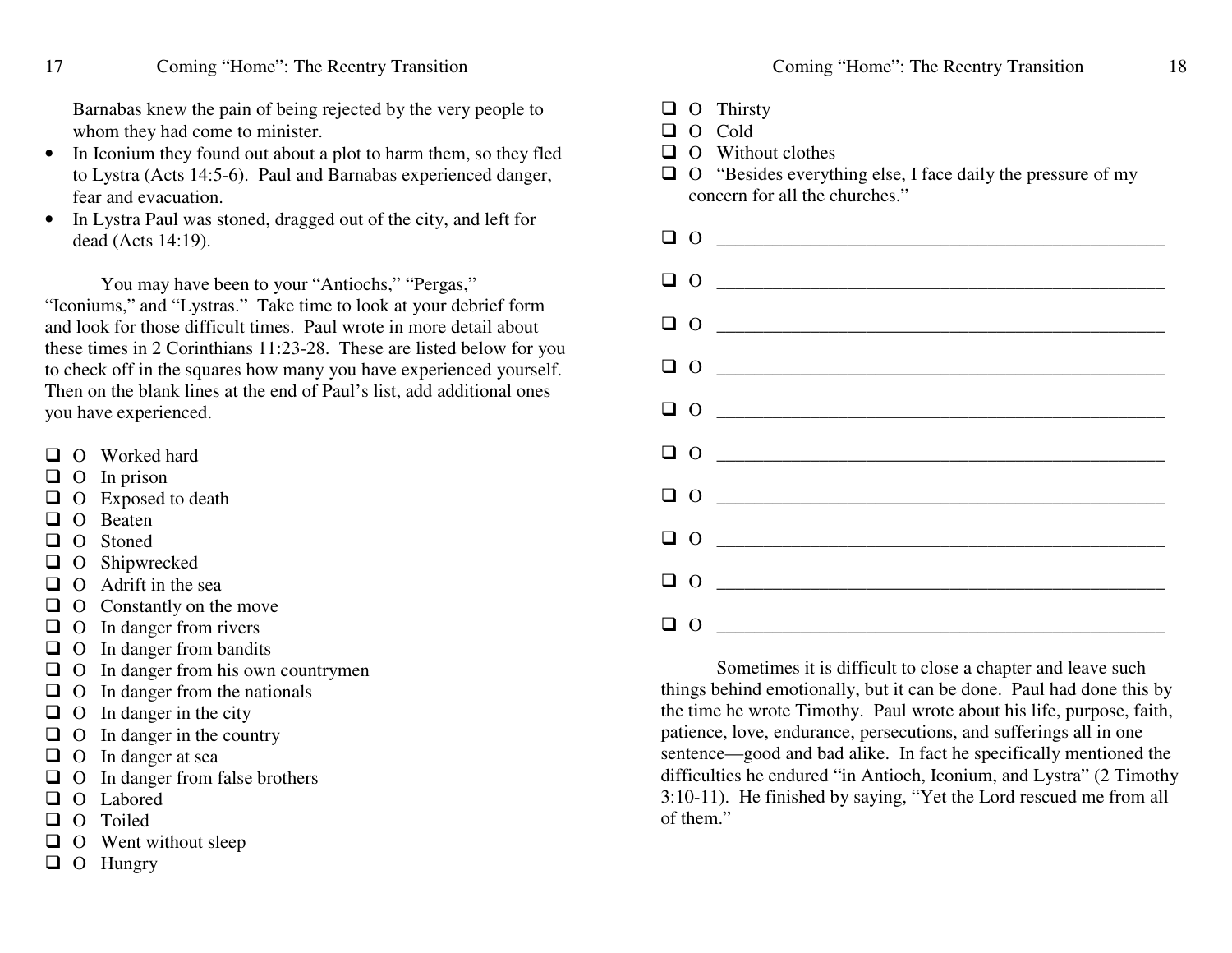Take time to go back <sup>a</sup> second time through Paul's list as well as the items you have added. Check in the circles all those that still bother you. This is <sup>a</sup> good time to bring closure to them. If you do not do it now, these items may follow you into the next chapter of your life and become stumbling blocks there. Go back to the circles you have checked to consider some of the same questions you did about the good things in the last chapter.

 $\bullet$ • How did these difficult things lead to growth in your life?

\_\_\_\_\_\_\_\_\_\_\_\_\_\_\_\_\_\_\_\_\_\_\_\_\_\_\_\_\_\_\_\_\_\_\_\_\_\_\_\_\_\_\_\_\_\_\_\_\_\_\_\_\_\_

\_\_\_\_\_\_\_\_\_\_\_\_\_\_\_\_\_\_\_\_\_\_\_\_\_\_\_\_\_\_\_\_\_\_\_\_\_\_\_\_\_\_\_\_\_\_\_\_\_\_\_\_\_\_

\_\_\_\_\_\_\_\_\_\_\_\_\_\_\_\_\_\_\_\_\_\_\_\_\_\_\_\_\_\_\_\_\_\_\_\_\_\_\_\_\_\_\_\_\_\_\_\_\_\_\_\_\_\_

\_\_\_\_\_\_\_\_\_\_\_\_\_\_\_\_\_\_\_\_\_\_\_\_\_\_\_\_\_\_\_\_\_\_\_\_\_\_\_\_\_\_\_\_\_\_\_\_\_\_\_\_\_\_

\_\_\_\_\_\_\_\_\_\_\_\_\_\_\_\_\_\_\_\_\_\_\_\_\_\_\_\_\_\_\_\_\_\_\_\_\_\_\_\_\_\_\_\_\_\_\_\_\_\_\_\_\_\_

• How did God use the difficulties in your life

• How did your fellow missionaries help you grow in those difficult times?

\_\_\_\_\_\_\_\_\_\_\_\_\_\_\_\_\_\_\_\_\_\_\_\_\_\_\_\_\_\_\_\_\_\_\_\_\_\_\_\_\_\_\_\_\_\_\_\_\_\_\_\_\_\_

\_\_\_\_\_\_\_\_\_\_\_\_\_\_\_\_\_\_\_\_\_\_\_\_\_\_\_\_\_\_\_\_\_\_\_\_\_\_\_\_\_\_\_\_\_\_\_\_\_\_\_\_\_\_

\_\_\_\_\_\_\_\_\_\_\_\_\_\_\_\_\_\_\_\_\_\_\_\_\_\_\_\_\_\_\_\_\_\_\_\_\_\_\_\_\_\_\_\_\_\_\_\_\_\_\_\_\_\_

• How do these difficult circumstances fit with the rest of your life story, with previous chapters in your life?

\_\_\_\_\_\_\_\_\_\_\_\_\_\_\_\_\_\_\_\_\_\_\_\_\_\_\_\_\_\_\_\_\_\_\_\_\_\_\_\_\_\_\_\_\_\_\_\_\_\_\_\_\_\_

\_\_\_\_\_\_\_\_\_\_\_\_\_\_\_\_\_\_\_\_\_\_\_\_\_\_\_\_\_\_\_\_\_\_\_\_\_\_\_\_\_\_\_\_\_\_\_\_\_\_\_\_\_\_

• How do you see God using these difficult experiences as stepping stones into the next chapter of your life?

\_\_\_\_\_\_\_\_\_\_\_\_\_\_\_\_\_\_\_\_\_\_\_\_\_\_\_\_\_\_\_\_\_\_\_\_\_\_\_\_\_\_\_\_\_\_\_\_\_\_\_\_\_\_

\_\_\_\_\_\_\_\_\_\_\_\_\_\_\_\_\_\_\_\_\_\_\_\_\_\_\_\_\_\_\_\_\_\_\_\_\_\_\_\_\_\_\_\_\_\_\_\_\_\_\_\_\_\_

Issues that are the most difficult to close are often those involving other people, people who were given advantages you thought you deserved, people who said things about your spouse, and especially people you saw as mistreating your children. Crosscultural transitions often bring these issues of "unfinished business" to a head as we see in the life of Jacob. Although listed as one of the "heroes of the faith" in Hebrews 11, Jacob did not know how to "leave well." Coming from <sup>a</sup> dysfunctional family and producing <sup>a</sup> dysfunctional family himself, Jacob was more likely to sneak off without even saying goodbye than he was to seek forgiveness and reconciliation.

- He slipped out of his passport country under threat of death from his brother (Genesis 27:41-28:2).
- He attempted to slip out of his host country without resolving serious disagreements with his father-in-law and brothers-in-law (Genesis 31:1-21).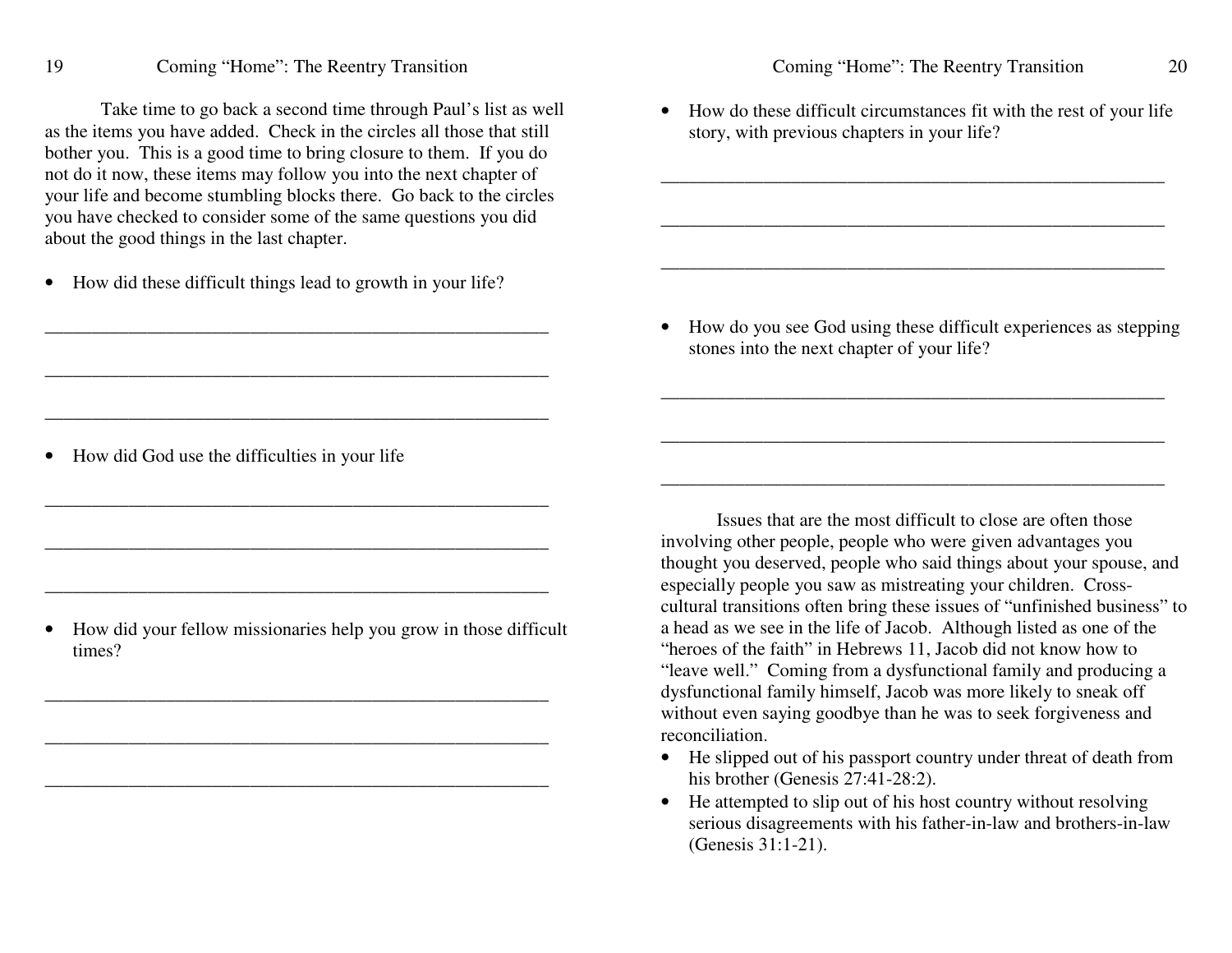• He was in grea<sup>t</sup> fear and distress, praying that God would save him from his brother, as he reentered his passpor<sup>t</sup> country (Genesis 32:1-12).

Although filled with deceit like Jacob's family, Laban's family made attempts at reconciliation (following <sup>a</sup> warning by God himself).

- Laban followed Jacob for a week and finally caught up with him (Genesis 31:22-24).
- Laban was prepared to spend some time with Jacob (Genesis 31:25).
- Laban confronted Jacob about leaving secretly without even letting him say good-bye to his daughters and grandchildren (Genesis 31:26-30).
- After a long discussion about the issues dividing them (Genesis 31:31-43), Laban said, "Come now, let's make <sup>a</sup> covenant, you and I, and let it serve as <sup>a</sup> witness between us" (Genesis 31:44).
- They committed the disagreement to God and made promises to each other asking God to hold them accountable for keeping those promises(Genesis 31:49-53).
- • They ate together, stayed until the next day, and then each left for home (Genesis 31:54-32:2).

As he neared his passpor<sup>t</sup> country, Jacob took three more steps that are often helpful in reconciliation.

- He sent mediators to his brother (Genesis 32:3-6). This is often helpful, especially if there is grea<sup>t</sup> hostility.
- He again prayed to God (Genesis 32:9-12). This is always appropriate and necessary.
- He selected gifts from what he had and sent them on ahead (Genesis 32:13-20).

Reconciliation is always the goal. Jesus told us that if God reminds us of an offended friend while worshiping, we are to first go and be reconciled, then come back and worship (Matthew 5:23-24).

However, since reconciliation involves two people, it is not always possible if the other person refuses. Paul wrote, "If it is possible, as far as it depends on you, live at peace with everyone" (Romans 12:18).

Who (if anyone) do you believe God wants you to see personally for reconciliation? This would be someone you can meet face to face.

\_\_\_\_\_\_\_\_\_\_\_\_\_\_\_\_\_\_\_\_\_\_\_\_\_\_\_\_\_\_\_\_\_\_\_\_\_\_\_\_\_\_\_\_\_\_\_\_\_\_\_\_\_\_

\_\_\_\_\_\_\_\_\_\_\_\_\_\_\_\_\_\_\_\_\_\_\_\_\_\_\_\_\_\_\_\_\_\_\_\_\_\_\_\_\_\_\_\_\_\_\_\_\_\_\_\_\_\_

Who (if anyone) do you believe God wants you to call on the phone for reconciliation? You can call people anywhere in the country for three or four cents a minute (www.bigzoo.com and www.suiteone.com), and many cell phones have free minutes every

\_\_\_\_\_\_\_\_\_\_\_\_\_\_\_\_\_\_\_\_\_\_\_\_\_\_\_\_\_\_\_\_\_\_\_\_\_\_\_\_\_\_\_\_\_\_\_\_\_\_\_\_\_

month.

Who (if anyone) do you believe God wants you to write an e-mail for reconciliation? This can be done at no cost anywhere in the world.

\_\_\_\_\_\_\_\_\_\_\_\_\_\_\_\_\_\_\_\_\_\_\_\_\_\_\_\_\_\_\_\_\_\_\_\_\_\_\_\_\_\_\_\_\_\_\_\_\_\_\_\_\_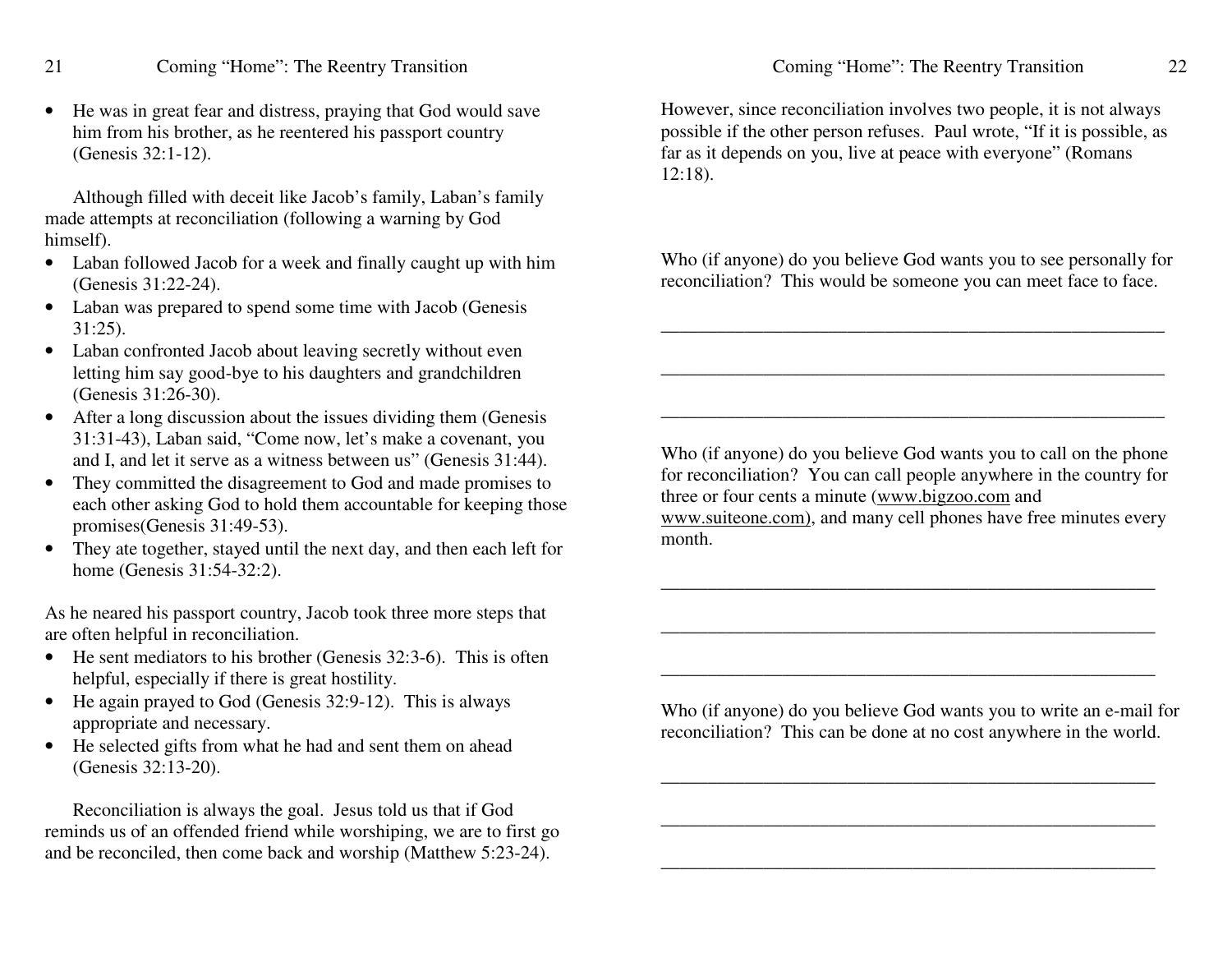23

Who (if anyone) do you believe God wants you to write a letter for reconciliation? This can be done for less than a dollar anywhere in the world.

Although reconciliation is not always possible, forgiveness is because it involves only one person—you. Not only is it possible, but it is also repeatedly commanded by God. Forgiveness can be granted even if the person who has wronged you does not request it. Granting forgiveness frees you to get on with your life, to go on to the next c h a pter. C o nsid er oth ers in Ja c o b's fa mily.

\_\_\_\_\_\_\_\_\_\_\_\_\_\_\_\_\_\_\_\_\_\_\_\_\_\_\_\_\_\_\_\_\_\_\_\_\_\_\_\_\_\_\_\_\_\_\_\_\_\_\_\_\_

- Esau, who at one time was considering killing Jacob (Genesis 2 7:41-4 2), <sup>c</sup> o uld h a v e n urse d th at gru d g e for 2 0 y e ars. Ho we v er without any request from Jacob, Esau had granted forgiveness to him as indicated by Esau's greeting in Genesis 33:4-9.
	- •• He ran to meet Jacob.
	- • $\bullet$  He embraced him.
	- •• He threw his arms around his neck.
	- •• He kissed him.
	- •• He wept with him.
	- •• He asked about his family
	- •• He called him "brother."
	- •• He refused the gifts, saying he had plenty.
- •• Joseph, who witnessed the reunion of his father with Uncle Esau (Genesis 33:1-2), learned the lesson of forgiveness well. Although 10 of his brothers plotted to kill him and finally sold him as a slave, he did not hold it against them. Even though living near him in their host country of Egypt for more than 15 y e ars, th e y h a d a p p are ntly n e v er ask e d for forgiv e n ess. Ag ain, as

they had 39 years earlier, they made up a story—this time about what Jacob had said (Genesis 50:15-17). Joseph's response shows us that he had granted forgiveness even without being asked.

- You wanted to harm me.
- •• God intended it for good.
- •• It accomplished the saving of many lives.
- •• Don't be afraid.
- I will provide for you and your children.
- •• He reassured them.
- •• He spoke kindly to them.

Forgiving is sometimes a very difficult, but necessary, thing to d o. Co nsid er so me of th e follo win g fa cts a b o ut forgiv e n ess.

- Forgiveness literally means "to give up."
- The dictionary defines it as "to give up all claim to exact punishment for an offence."
- Forgiveness is repeatedly commanded in Scripture.
- $\bullet$  O Once you have granted forgiveness, you can never bring that offence up again.
- In the Lord's Prayer we ask God to forgive us as we forgive others.
- Forgiveness does not mean forgetting, but that memory no longer has control over us, and it does not bring the same pain.
- Forgiveness does not mean the offender becomes your friend (reconciliation), although that may happen.

Are there some people you need to forgive? Perhaps you have not given up all claim to exact punishment on some of the following people.

- Family Members
	- Father or mother?
	- •• Sister or brother?
	- •• Child of yours?
	- •• Aunt or uncle?

24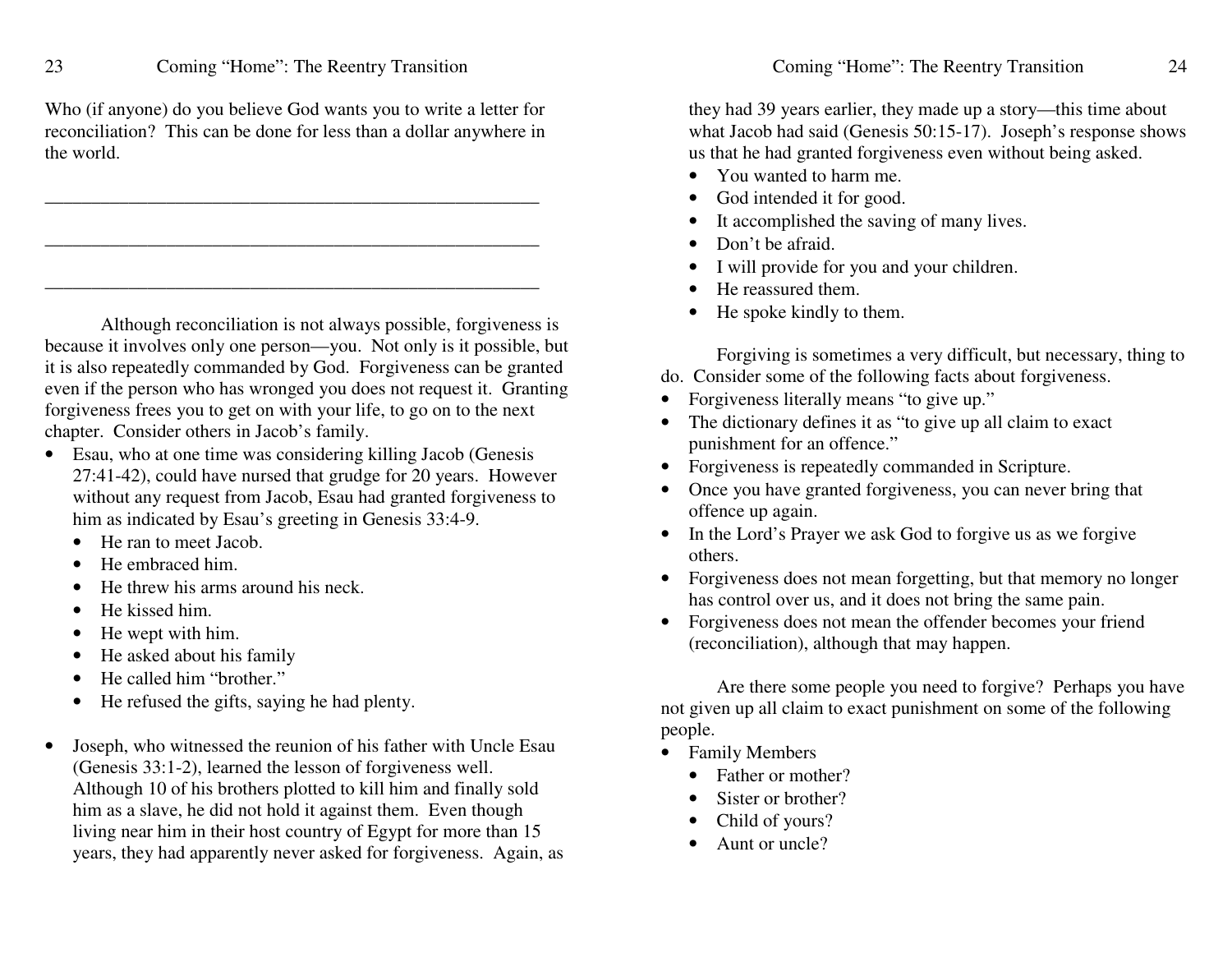- •Stepparent?
- •• Others in your agency
	- •• Fellow missionary?
	- •• Field director
	- •• Homeland administrator?
	- •• Board member?
- • Nationals
	- •Teacher?
	- •Pastor?
	- •Student?
	- •Housekeeper?

Continue to work on considering how all these difficult things are fitting into your life story. Paul wrote about this in Romans 8:28. If you love God and are called according to his purpose, you know that God works in all things (even bad things) for good. When you have granted forgiveness so that you feel it in your heart like you know it in your head, you are ready to go on to the next chapter—one in which God will take what Satan meant to be stumbling blocks and turn them into stepping stones.

## **Chapter 4**

# **Stuck between Chapters: Being <sup>a</sup> Transient**

You may have brought the previous chapter of your life to <sup>a</sup> close, but you have still not really started the next chapter. Sometimes writers ge<sup>t</sup> "stuck" between chapters; they have trouble getting started on the next one. They sometimes feel frustrated because they want to ge<sup>t</sup> on with their book, but they just cannot ge<sup>t</sup> going.

An athlete on <sup>a</sup> trapeze wanting to switch to the next trapeze has to let go of the current one to reach the next one. For <sup>a</sup> few seconds the athlete is just suspended in air with nothing to hold on to. When you leave the culture where you have been serving <sup>a</sup> term and start home, you also find yourself in the same position. You have left one place, and you are not ye<sup>t</sup> in another. You are not where (and who) you were, but you are not ye<sup>t</sup> where (and who) you will be. There is nothing to hold on to, and you may feel confused and disoriented.

You may think that this is happening just because it is your first time to reenter your passpor<sup>t</sup> culture, but even experienced missionaries may feel that way. We see the apostle Paul at the end of his third term of service in Acts 20:36-21:1. He describes his goodbyes as including that he: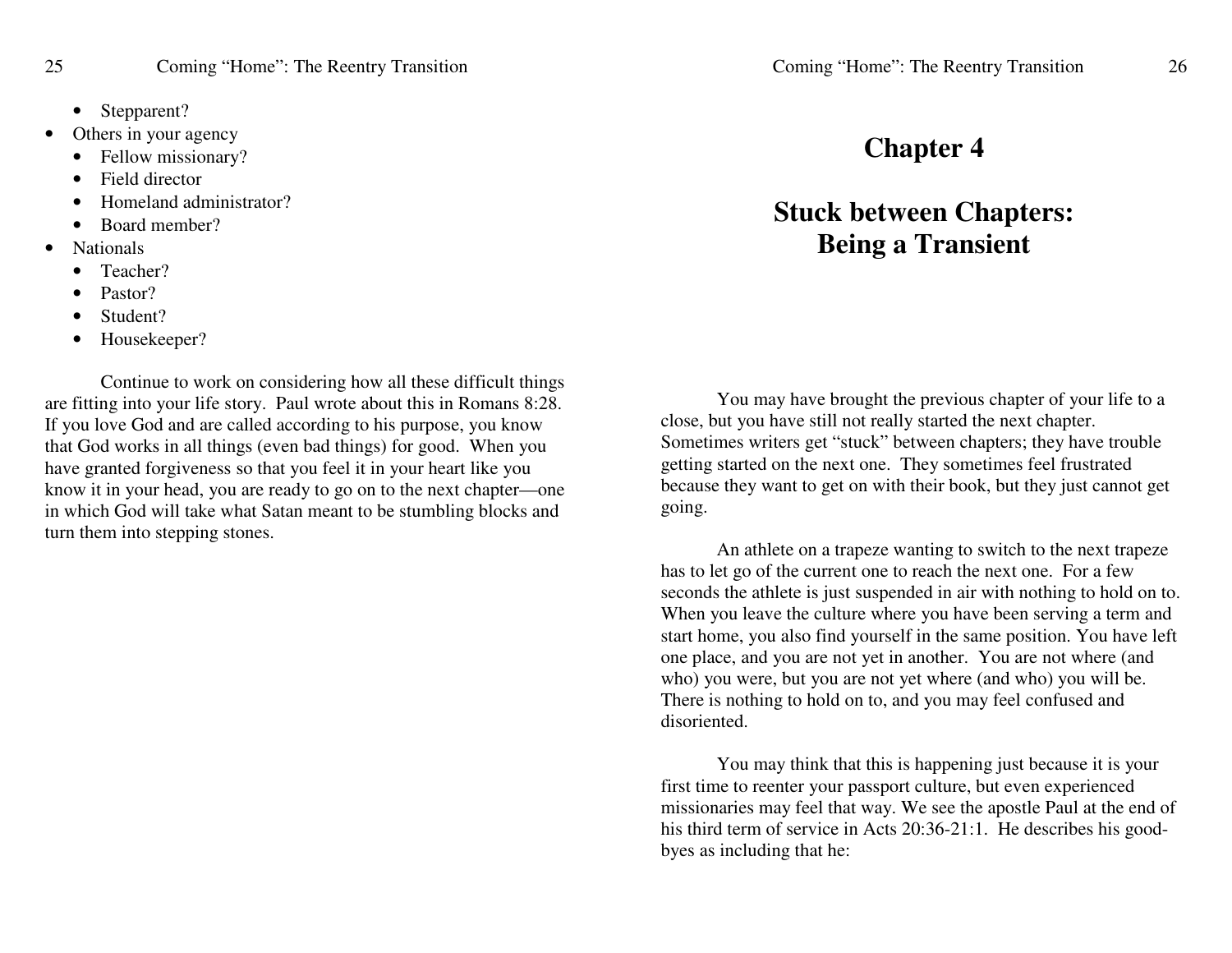- •Knelt down.
- •Prayed.
- •Wept.
- •Embraced.
- •Kissed.
- •Grieved.
- •Tore himself away.
- •• Put out to sea.

Although your body may have arrived in your passpor<sup>t</sup> country, your "mind" may still be "out to sea," not mentally unpacked yet. Part of unpacking is leaving behind the things we talked about in the last chapter. Another par<sup>t</sup> is bringing out the old "rules" of your passpor<sup>t</sup> culture that you packed away months or years ago. They include everything about how to do things at "home," including everything from what to wear to how to make <sup>a</sup> purchase. You expec<sup>t</sup> to experience jet lag when you cross several time zones quickly, and you expec<sup>t</sup> to take about <sup>a</sup> week before the systems of your body are once more synchronized so that they are functioning in unison. What you may not expec<sup>t</sup> is <sup>a</sup> psychological "jet lag" during which you may feel confused or disoriented, like you go<sup>t</sup> lost on <sup>a</sup> detour on the way home and cannot find your bearings.

At the end of his "grieving goodbye," Paul "put out to sea." During his trip he had at least two or three weeks to transition, to unpack his mind. He had to sail 400-500 miles followed by <sup>a</sup> week's layover in Tyre as well as "a number of days" in Caesarea (Acts 21:1- 15). With today's airliners we would "hit the ground running" in Jerusalem two or three hours later, having little or no time to unpack our minds.

Perhaps you need to just take some time while you are "out to sea" to consider some of the following.

• Changing cultures means that the rules have changed in your "game of life." How have the rules changed for you? Perhaps while you were gone some of the rules changed in your passpor<sup>t</sup> culture, so consider those as well.

\_\_\_\_\_\_\_\_\_\_\_\_\_\_\_\_\_\_\_\_\_\_\_\_\_\_\_\_\_\_\_\_\_\_\_\_\_\_\_\_\_\_\_\_\_\_\_\_\_\_\_\_\_

\_\_\_\_\_\_\_\_\_\_\_\_\_\_\_\_\_\_\_\_\_\_\_\_\_\_\_\_\_\_\_\_\_\_\_\_\_\_\_\_\_\_\_\_\_\_\_\_\_\_\_\_\_

\_\_\_\_\_\_\_\_\_\_\_\_\_\_\_\_\_\_\_\_\_\_\_\_\_\_\_\_\_\_\_\_\_\_\_\_\_\_\_\_\_\_\_\_\_\_\_\_\_\_\_\_\_

• When you do not understand the rules, you may feel like things are out of control (See Appendix). What can you do to learn the rules so that you can stop feeling like you are at the mercy of others?

\_\_\_\_\_\_\_\_\_\_\_\_\_\_\_\_\_\_\_\_\_\_\_\_\_\_\_\_\_\_\_\_\_\_\_\_\_\_\_\_\_\_\_\_\_\_\_\_\_\_\_\_\_

\_\_\_\_\_\_\_\_\_\_\_\_\_\_\_\_\_\_\_\_\_\_\_\_\_\_\_\_\_\_\_\_\_\_\_\_\_\_\_\_\_\_\_\_\_\_\_\_\_\_\_\_\_

• Genesis 1:2 notes that the earth was "formless and empty, darkness was over the surface…." If your life seems to be formless, empty, and dark as you are between chapters, remember the rest of the verse is "… and the Spirit of God was hovering over the waters." The Creator may want to create something new in your life out of the chaos you feel. What might He want to create in you now?

\_\_\_\_\_\_\_\_\_\_\_\_\_\_\_\_\_\_\_\_\_\_\_\_\_\_\_\_\_\_\_\_\_\_\_\_\_\_\_\_\_\_\_\_\_\_\_\_\_\_\_\_\_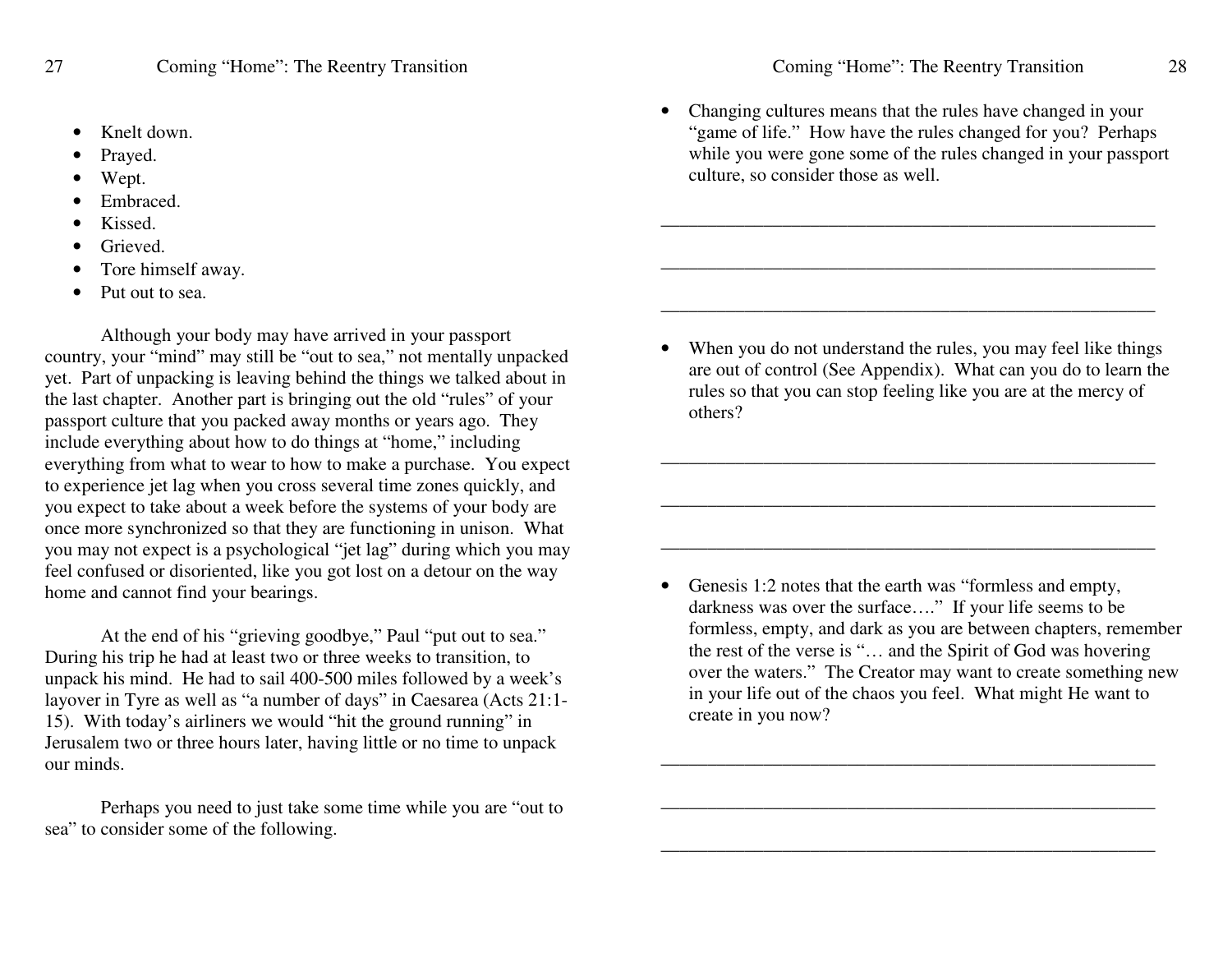• Write those ideas down here. If you do not, you will probably forget them when you again ge<sup>t</sup> caught up in the rat race of life and your old defenses return. Write them down now even if they seem to be impossible.

\_\_\_\_\_\_\_\_\_\_\_\_\_\_\_\_\_\_\_\_\_\_\_\_\_\_\_\_\_\_\_\_\_\_\_\_\_\_\_\_\_\_\_\_\_\_\_\_\_\_\_\_\_\_

\_\_\_\_\_\_\_\_\_\_\_\_\_\_\_\_\_\_\_\_\_\_\_\_\_\_\_\_\_\_\_\_\_\_\_\_\_\_\_\_\_\_\_\_\_\_\_\_\_\_\_\_\_\_

\_\_\_\_\_\_\_\_\_\_\_\_\_\_\_\_\_\_\_\_\_\_\_\_\_\_\_\_\_\_\_\_\_\_\_\_\_\_\_\_\_\_\_\_\_\_\_\_\_\_\_\_\_\_

• Try something new. This time of transition is <sup>a</sup> grea<sup>t</sup> time to experiment instead of saying "I can't do that," or "I've never done it that way before." What is the best idea you wrote down above? What can you do to actually try it?

\_\_\_\_\_\_\_\_\_\_\_\_\_\_\_\_\_\_\_\_\_\_\_\_\_\_\_\_\_\_\_\_\_\_\_\_\_\_\_\_\_\_\_\_\_\_\_\_\_\_\_\_\_\_

\_\_\_\_\_\_\_\_\_\_\_\_\_\_\_\_\_\_\_\_\_\_\_\_\_\_\_\_\_\_\_\_\_\_\_\_\_\_\_\_\_\_\_\_\_\_\_\_\_\_\_\_\_\_

\_\_\_\_\_\_\_\_\_\_\_\_\_\_\_\_\_\_\_\_\_\_\_\_\_\_\_\_\_\_\_\_\_\_\_\_\_\_\_\_\_\_\_\_\_\_\_\_\_\_\_\_\_\_

• List some passing thoughts you have had during this time of transition. These may be about what you might do, where you might go, changes you might make in your life, etc. Remember that these may be from the Spirit hovering over you in this time when life seems dark, empty, and formless. God sometimes speaks in <sup>a</sup> "still small voice."

\_\_\_\_\_\_\_\_\_\_\_\_\_\_\_\_\_\_\_\_\_\_\_\_\_\_\_\_\_\_\_\_\_\_\_\_\_\_\_\_\_\_\_\_\_\_\_\_\_\_\_\_\_\_

\_\_\_\_\_\_\_\_\_\_\_\_\_\_\_\_\_\_\_\_\_\_\_\_\_\_\_\_\_\_\_\_\_\_\_\_\_\_\_\_\_\_\_\_\_\_\_\_\_\_\_\_\_\_

## **Chapter 5**

# **Beginning the Next Chapter: Part I— Outlines and Outcomes**

Paul, that first Christian missionary, states well how to make <sup>a</sup> new beginning in Philippians 3:13-15. "But one thing I do: Forgetting what is behind and straining toward that what is ahead, I press toward the goal to win the prize for which God has called me heavenward in Christ Jesus. All of us who are mature should take such <sup>a</sup> view of things."

Of course, Paul did not literally forget all that was behind. We saw earlier that he remembered <sup>a</sup> long list of hardships that he had endured, often including exactly how many times each had occurred. What he meant was not that they were taken from his memory, but that he no longer held on to them so that they kept him from getting into the next chapter of his life. Paul could have played the "victim" and said "If only…." about many things. Consider the following.

- Blaming circumstances
	- If only I hadn't been shipwrecked
	- If only I hadn't been stoned
	- •If only I hadn't been in danger in the city
	- If only I hadn't been in prison (read Philippians 1:12-19 on this one)
- Blaming others
	- If only John Mark had not abandoned me on my first term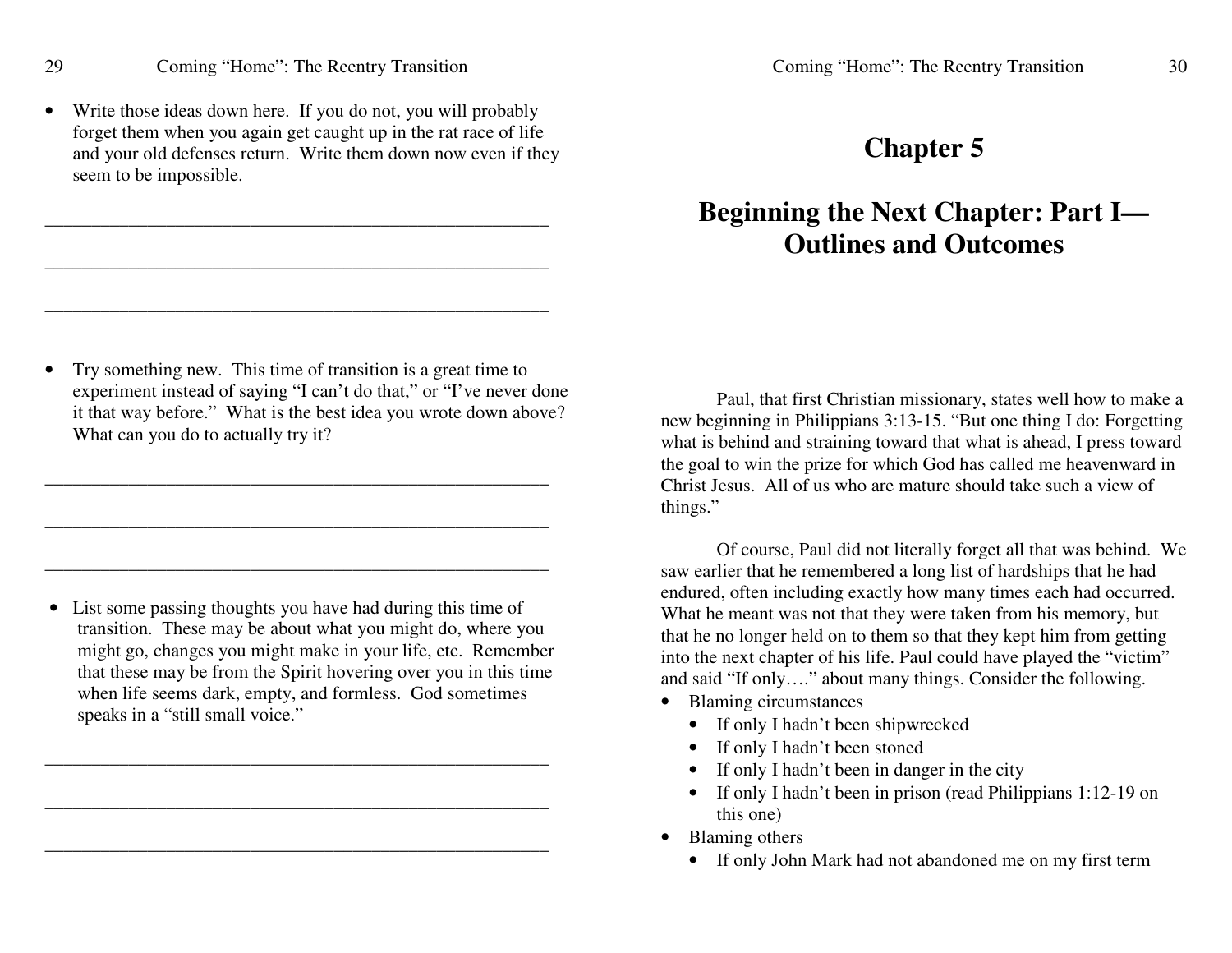- •• If only Barnabas had not insisted on bringing his nephew on m y se c o n d term
- If only others did not preach Christ out of
	- Envy
	- Rivalry
	- •• Selfish ambition
	- •• Insincerity
	- •• Stirring up trouble
	- (Read Philippians 1:18 on this one)
- •• Blaming himself
	- •• If only I hadn't misjudged John Mark (Acts 15:38)
	- If only I hadn't been so stubborn about not bringing John M ark (A cts 15:3 9)
	- If only I hadn't become so troubled that I turned and cast the spirit <sup>o</sup> ut (A cts 16:18)
	- If only I hadn't suffered and been insulted in Philippi (1) Thessalonians 2:2)

Instead of blaming anyone or anything, instead of holding on to any difficult things in his past, he said, "Forgetting what is behind and straining toward what is ahead, I press toward the goal...." If you have not let go of difficult things in your past, you will probably have in cre ase d pro ble ms in strainin g to w ard th e g o al G o d h as for y o u. Holding on to those things may keep you from making much progress toward that goal. This is the time to let go of those difficult things and become the "victor" rather than the "victim." This may take time, a confidant, a box of tissue, prayer, an altar, and so forth. However, when you have done it, instead of looking to the past with "If only...," you can begin looking to the future with "If I do this...."

As you have looked back over the last chapter of your life and hesitated in the transition time between chapters, you may have had some thoughts about the next chapter. It is about time to begin outlining the next chapter in your life. Remember that an outline is only a guide, a rough plan for a first draft of the chapter. Sometimes

as you begin writing that new chapter, you may realize that the outline has to be changed, perhaps very dramatically. This happened to Paul

After settling a theological dispute that arose during their furlough, Paul and Barnabas begin to outline their second term. Paul said to Barnabas, "Let's go back to all the towns (including Antioch, Iconium, and Lystra) where we preached the word of the Lord and see how they are doing." Barnabas apparently agreed and added that he "wanted to take John, also called Mark, with them." However, Paul did not think that was a good idea.

Look at Paul's original chapter "outline" in Acts 15:36, quoted above.

- W h ere did h e pla n to g o? \_\_\_\_\_\_\_\_\_\_\_\_\_\_\_\_\_\_\_\_\_\_\_\_\_\_\_\_\_
- W h o did h e pla n to ta k e with him? \_\_\_\_\_\_\_\_\_\_\_\_\_\_\_\_\_\_\_\_\_
- What did he plan to do?  $\frac{1}{2}$  measurement of  $\frac{1}{2}$  measurement of  $\frac{1}{2}$

Now look at the actual outcome.

- W h ere did P a ul fin ally g o? (A cts 16:10) \_\_\_\_\_\_\_\_\_\_\_\_\_\_\_\_\_
- W h o w e nt with him? (A cts 15:4 0) \_\_\_\_\_\_\_\_\_\_\_\_\_\_\_\_\_\_\_\_\_\_
- W h at did h e d o? (A cts 16:11-18:2 2) \_\_\_\_\_\_\_\_\_\_\_\_\_\_\_\_\_\_\_\_

At th e e n d of his third term (A cts 2 0:16) P a ul w as in a h urry to g et b a c k to Jerusale m, so mu c h of a h urry th at h e b y p asse d o n e of his favorite churches. However, even at that time as a seasoned missionary, he did not know what was in the future: "And now compelled by the Spirit, I am going to Jerusalem, not knowing what will happen to me there..."(20:22-24 read the next few verses). What wo uld h e tell his su p p orters?

\_\_\_\_\_\_\_\_\_\_\_\_\_\_\_\_\_\_\_\_\_\_\_\_\_\_\_\_\_\_\_\_\_\_\_\_\_\_\_\_\_\_\_\_\_\_\_\_\_\_\_\_\_\_

What will you tell yours?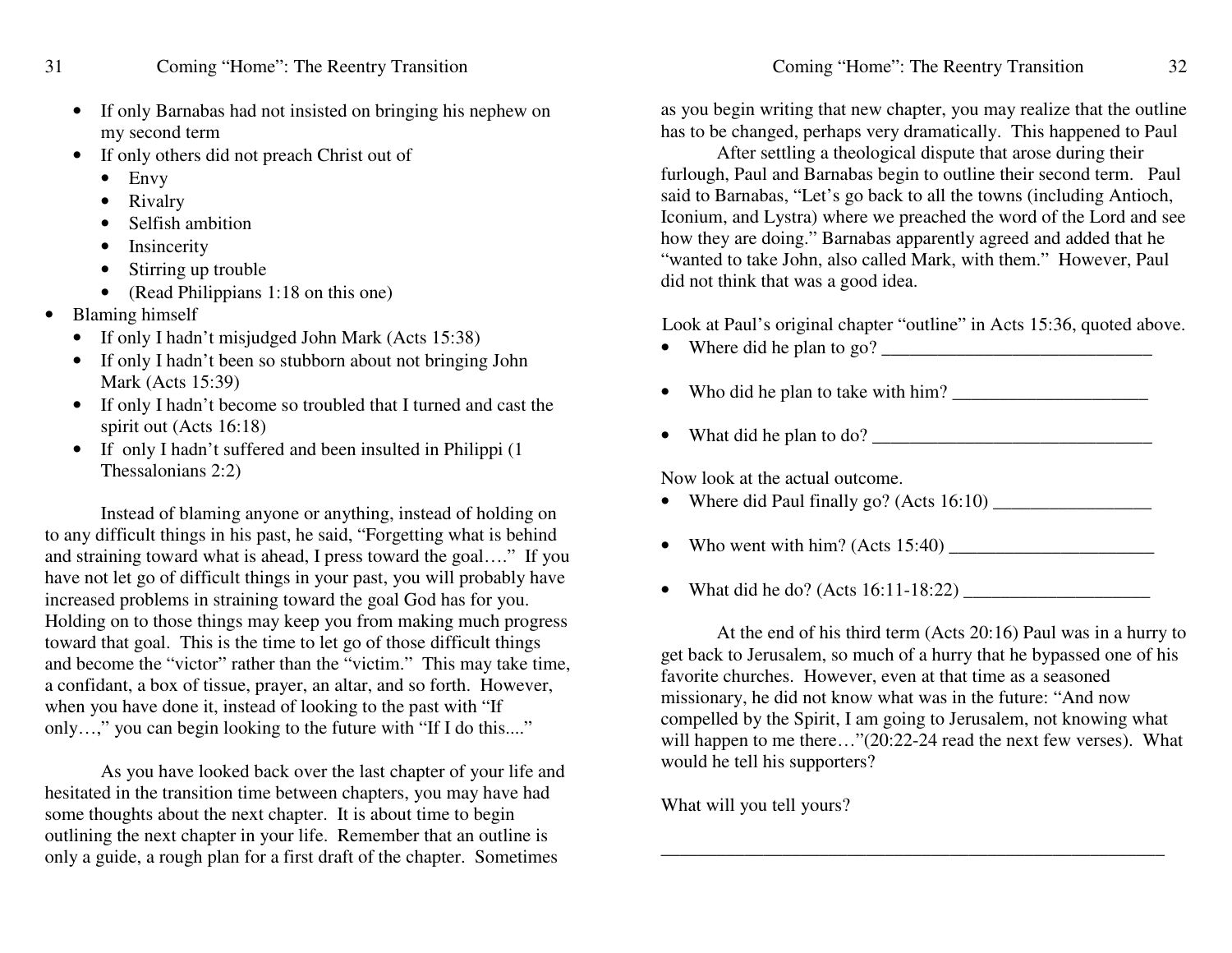Briefly outline the next five years of your life, knowing that everything must be kept open to change.

\_\_\_\_\_\_\_\_\_\_\_\_\_\_\_\_\_\_\_\_\_\_\_\_\_\_\_\_\_\_\_\_\_\_\_\_\_\_\_\_\_\_\_\_\_\_\_\_\_\_\_\_\_\_

\_\_\_\_\_\_\_\_\_\_\_\_\_\_\_\_\_\_\_\_\_\_\_\_\_\_\_\_\_\_\_\_\_\_\_\_\_\_\_\_\_\_\_\_\_\_\_\_\_\_\_\_\_\_

\_\_\_\_\_\_\_\_\_\_\_\_\_\_\_\_\_\_\_\_\_\_\_\_\_\_\_\_\_\_\_\_\_\_\_\_\_\_\_\_\_\_\_\_\_\_\_\_\_\_\_\_\_\_

Most likely your outline contains some very wonderful scenarios. That is good for your expectations to major on the good. However, so that we will not be taken by surprise, Jesus told his disciples that some difficulties were likely to come into their lives as well. Although you do not have to pu<sup>t</sup> these in your outline, you need to be aware of these so that you do not feel like God has deserted you when they happen. Let us look at what Jesus had to say about the bad things that may happen to his workers.

Although it was not <sup>a</sup> cross-cultural assignment, Jesus orientation of his twelve disciples for their first assignment in Matthew 10 is illuminating.

- •They were called (verse 1).
- •They were given authority (verse 1).
- •They were listed name by name (verses 2-4).
- • They were given instructions:
	- Where to go (verses 5-6)
	- $\bullet$ • What to do (verses 7-8)
	- •• What to take (or not take) (verses 9-10)
	- •• How to start the work (verses 11-16)
	- •• What to expect (Verses 17-23)
		- Handed over to councils
		- •Flogged
- •• Taken before governors and kings
- •Betrayed by brothers
- •• Hated by everyone
- •Persecuted
- •• Forced to evacuate

When the disciples came to him later and asked about the end of time, he gave them an orientation to what his disciples would face in those last times in Matthew 24:4-14. These include the following.

- Deceptions
- •Wars
- •Rumors of wars
- •• Nation rising against nation
- •Famines
- •Earthquakes
- •Persecution
- •Death
- •• Hatred by all nations
- •Deserters of the faith
- •Betrayal by those in the faith
- •• Hatred by those in the faith
- •False prophets
- $\bullet$ Love of most will grow cold
- "And this gospel of the kingdom will be preached to the whole world as <sup>a</sup> testimony to all nations, and then the end will come (verse 14).

•

How do these words of Jesus affect your tentative plans? What changes do they make in those plans?

\_\_\_\_\_\_\_\_\_\_\_\_\_\_\_\_\_\_\_\_\_\_\_\_\_\_\_\_\_\_\_\_\_\_\_\_\_\_\_\_\_\_\_\_\_\_\_\_\_\_\_\_\_\_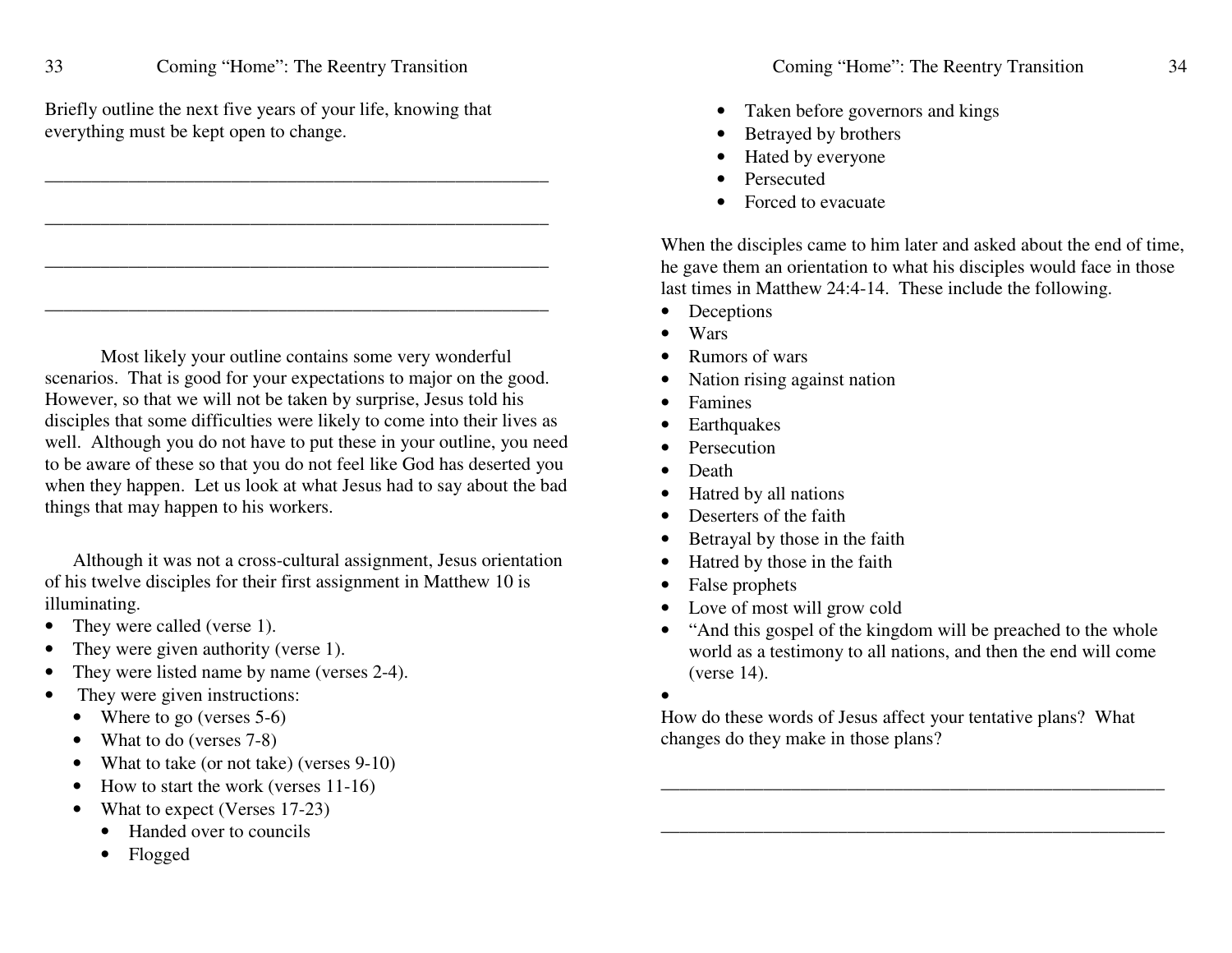## **Chapter 6**

# **Beginning the Next Chapter Part II— Challenging Changes**

As you begin to write the next chapter in your life, you may want to anticipate some of the things that could lead to difficulties in that chapter. One of the major obstacles you may encounter is change, or lack of change.

- •• You may have changed, but your passport country has not.
- •• Your passport country may have changed, but you have not.
- •• Both you and your passport country may have changed in o p p osite w a ys.

As we saw in Chapter 1, Paul and Barnabas had been commissioned and sent by their local church in Antioch (Acts 13:1-3). After they had completed their first term of service, they returned to their local church in Antioch, called the church together, and reported all that God had done—that he had saved many Gentiles. They stayed on for some time at the church at Antioch, and apparently all was g oin g w ell (A cts 14:2 6-2 8).

However, some men from Judea, the area around headquarters in Jerusalem, came to Antioch and were teaching that people could not be saved without being circumcised. Paul and Barnabas and these me n d e b ate d th e issu e a n d g ot into a sh arp disp ute (A cts 15:1-2).

This issue must have surprised Paul and Barnabas because previously when uncircumcised people were saved often the question was not even raised. First, in Acts 8, Philip went to Samaria, did miracles, healed people, and everyone was happy. Even Simon, the sorcerer, believed and was baptized. When the administrators at headquarters in Jerusalem heard about the revival, they sent Peter and John to investigate. Upon their arrival, Peter and John prayed for the Samaritans and placed their hands on them, and they received the Holy Spirit. Peter and John preached the gospel in many Samaritan villa g es o n th e w a y b a c k to Jerusale m. In v erses 2 6-4 0, P hilip explained the Word to the Ethiopian and baptized him. The question of circumcision did not even arise in these instances.

Second, in Acts 10 when Peter was preaching to a group of Gentiles at Caesarea, the Holy Spirit came on them, much to Peter's surprise. Realizing that God did not discriminate, Peter ordered that they be baptized. When Peter got to Jerusalem as recorded in Acts 11, th e circ u mcise d b elie v ers criticiz e d him for h a vin g fello wship with uncircumcised people. After he explained, there were no further questions about circumcision.

Third, the gospel spread further, and people came to Antioch preaching to the Gentiles who were saved in large numbers. Again when headquarters in Jerusalem heard about this, they sent Barnabas to Antioch to investigate. When he saw the evidence, he encouraged them to be true to the Lord. Then he looked for Saul (Paul), brought him to Antioch, for a full year the two of them met with the church there, and many people were saved. In fact, the church at Antioch sent famine relief to the people of Judea via Barnabas and Saul. (Acts 11). S urely th e q u estio ns a b o ut circ u m cisio n w ere fin ally all laid to rest.

Unfortunately, when Paul and Barnabas arrived in Antioch on home assignment at the end of their first term, the question arose again. When the local church in Antioch could not settle the matter, they sent Paul and Barnabas to headquarters in Jerusalem to again try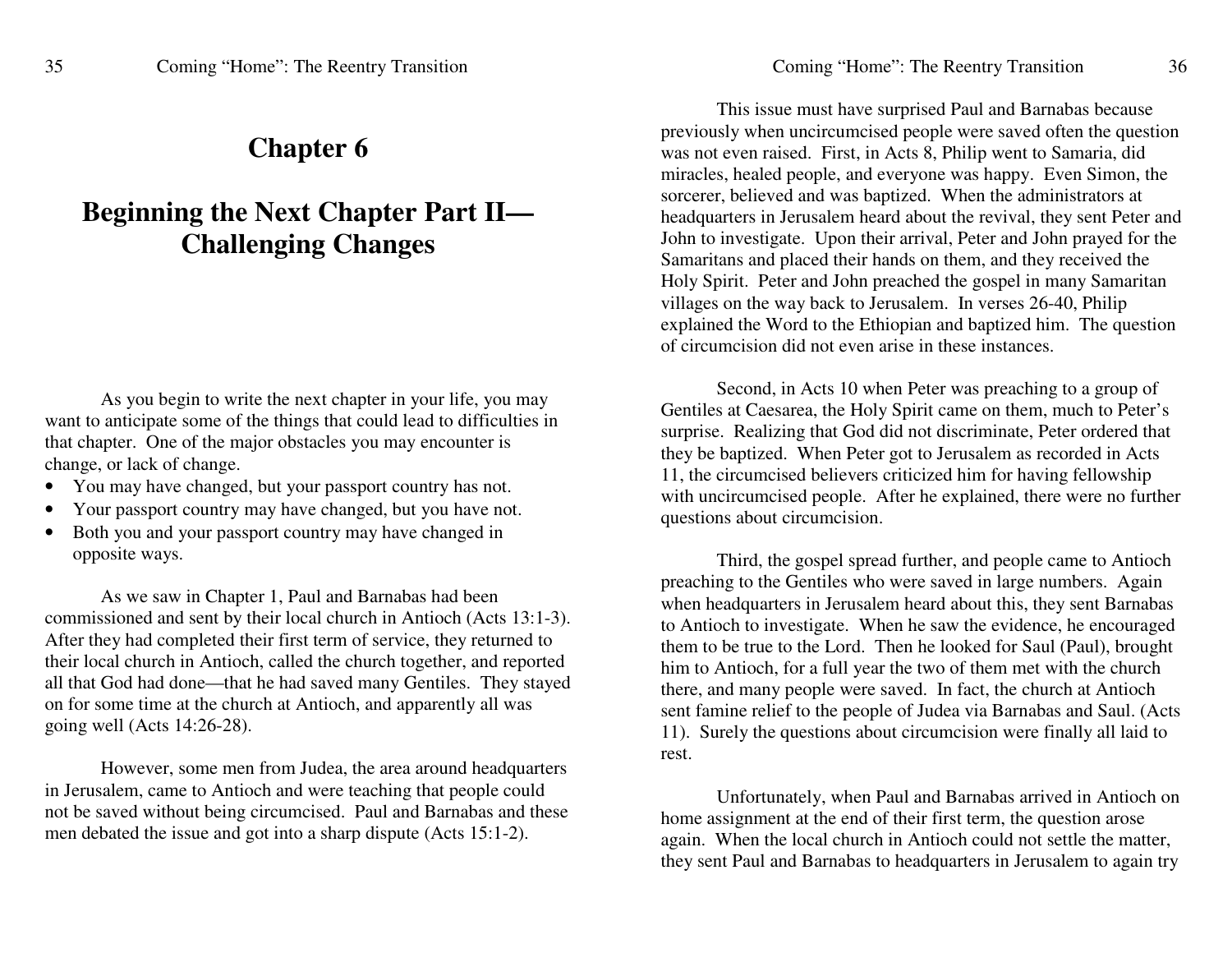Coming "Home": The Reentry Transition

to ge<sup>t</sup> it settled. Of course, after much debate, the administrators at headquarters again "settled" the question and sent their decision back to Antioch in writing. (Acts 15).

This was a case of the missionaries, Paul and Barnabas, being changed because of their extensive contact with the Gentiles, but people (the Judiazers) back near headquarters not changing. The same kind of thing may well happen when people back in the sending country change, but the missionaries do not.

\_\_\_\_\_\_\_\_\_\_\_\_\_\_\_\_\_\_\_\_\_\_\_\_\_\_\_\_\_\_\_\_\_\_\_\_\_\_\_\_\_\_\_\_\_\_\_\_\_\_\_\_\_

\_\_\_\_\_\_\_\_\_\_\_\_\_\_\_\_\_\_\_\_\_\_\_\_\_\_\_\_\_\_\_\_\_\_\_\_\_\_\_\_\_\_\_\_\_\_\_\_\_\_\_\_\_

\_\_\_\_\_\_\_\_\_\_\_\_\_\_\_\_\_\_\_\_\_\_\_\_\_\_\_\_\_\_\_\_\_\_\_\_\_\_\_\_\_\_\_\_\_\_\_\_\_\_\_\_\_

\_\_\_\_\_\_\_\_\_\_\_\_\_\_\_\_\_\_\_\_\_\_\_\_\_\_\_\_\_\_\_\_\_\_\_\_\_\_\_\_\_\_\_\_\_\_\_\_\_\_\_\_\_

\_\_\_\_\_\_\_\_\_\_\_\_\_\_\_\_\_\_\_\_\_\_\_\_\_\_\_\_\_\_\_\_\_\_\_\_\_\_\_\_\_\_\_\_\_\_\_\_\_\_\_\_\_

\_\_\_\_\_\_\_\_\_\_\_\_\_\_\_\_\_\_\_\_\_\_\_\_\_\_\_\_\_\_\_\_\_\_\_\_\_\_\_\_\_\_\_\_\_\_\_\_\_\_\_\_\_

\_\_\_\_\_\_\_\_\_\_\_\_\_\_\_\_\_\_\_\_\_\_\_\_\_\_\_\_\_\_\_\_\_\_\_\_\_\_\_\_\_\_\_\_\_\_\_\_\_\_\_\_\_

List ways you have changed.

• Theologically (broader view?)

• Socially (more or fewer family members?)

 $\bullet$ Emotionally (more or less depressed?) \_\_\_\_\_\_\_\_\_\_\_\_\_\_\_\_\_\_\_\_\_\_\_\_\_\_\_\_\_\_\_\_\_\_\_\_\_\_\_\_\_\_\_\_\_\_\_\_\_\_\_\_\_\_

\_\_\_\_\_\_\_\_\_\_\_\_\_\_\_\_\_\_\_\_\_\_\_\_\_\_\_\_\_\_\_\_\_\_\_\_\_\_\_\_\_\_\_\_\_\_\_\_\_\_\_\_\_\_

\_\_\_\_\_\_\_\_\_\_\_\_\_\_\_\_\_\_\_\_\_\_\_\_\_\_\_\_\_\_\_\_\_\_\_\_\_\_\_\_\_\_\_\_\_\_\_\_\_\_\_\_\_\_

\_\_\_\_\_\_\_\_\_\_\_\_\_\_\_\_\_\_\_\_\_\_\_\_\_\_\_\_\_\_\_\_\_\_\_\_\_\_\_\_\_\_\_\_\_\_\_\_\_\_\_\_\_\_

\_\_\_\_\_\_\_\_\_\_\_\_\_\_\_\_\_\_\_\_\_\_\_\_\_\_\_\_\_\_\_\_\_\_\_\_\_\_\_\_\_\_\_\_\_\_\_\_\_\_\_\_\_\_

\_\_\_\_\_\_\_\_\_\_\_\_\_\_\_\_\_\_\_\_\_\_\_\_\_\_\_\_\_\_\_\_\_\_\_\_\_\_\_\_\_\_\_\_\_\_\_\_\_\_\_

 $\frac{1}{2}$  ,  $\frac{1}{2}$  ,  $\frac{1}{2}$  ,  $\frac{1}{2}$  ,  $\frac{1}{2}$  ,  $\frac{1}{2}$  ,  $\frac{1}{2}$  ,  $\frac{1}{2}$  ,  $\frac{1}{2}$  ,  $\frac{1}{2}$  ,  $\frac{1}{2}$  ,  $\frac{1}{2}$  ,  $\frac{1}{2}$  ,  $\frac{1}{2}$  ,  $\frac{1}{2}$  ,  $\frac{1}{2}$  ,  $\frac{1}{2}$  ,  $\frac{1}{2}$  ,  $\frac{1$ 

• Physically (cured of illness or have a new one?)

• World-view (broader or narrower?)

With our rapidly changing cultures these days, we also often find that our "home" culture has changed greatly while we were gone. List changes you have noticed in your passpor<sup>t</sup> country.

\_\_\_\_\_\_\_\_\_\_\_\_\_\_\_\_\_\_\_\_\_\_\_\_\_\_\_\_\_\_\_\_\_\_\_\_\_\_\_\_\_\_\_\_\_\_\_\_\_\_\_\_\_\_

\_\_\_\_\_\_\_\_\_\_\_\_\_\_\_\_\_\_\_\_\_\_\_\_\_\_\_\_\_\_\_\_\_\_\_\_\_\_\_\_\_\_\_\_\_\_\_\_\_\_\_\_\_

\_\_\_\_\_\_\_\_\_\_\_\_\_\_\_\_\_\_\_\_\_\_\_\_\_\_\_\_\_\_\_\_\_\_\_\_\_\_\_\_\_\_\_\_\_\_\_\_\_\_\_\_\_

• Technologically

•

•

•

•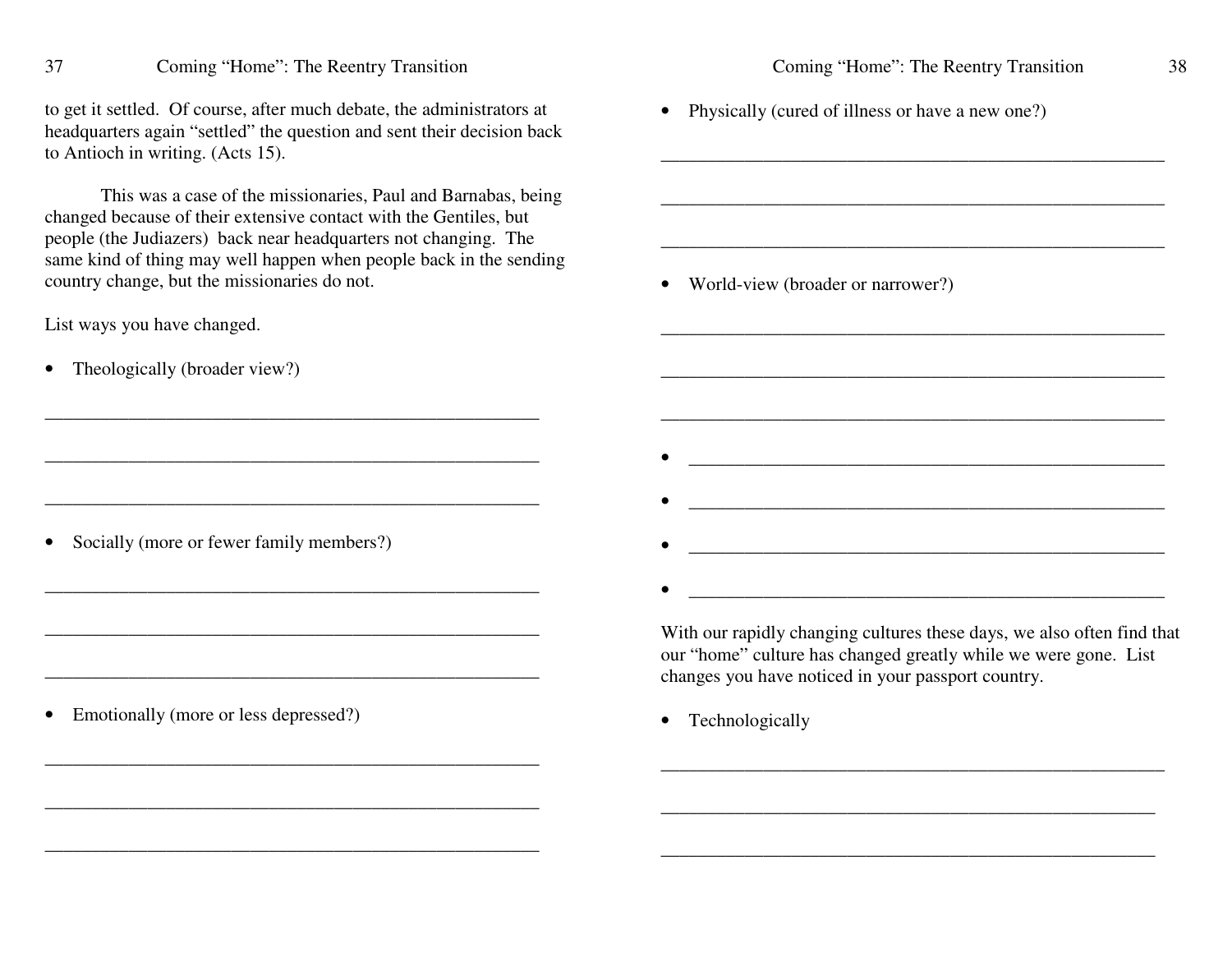\_\_\_\_\_\_\_\_\_\_\_\_\_\_\_\_\_\_\_\_\_\_\_\_\_\_\_\_\_\_\_\_\_\_\_\_\_\_\_\_\_\_\_\_\_\_\_\_\_\_\_\_\_

\_\_\_\_\_\_\_\_\_\_\_\_\_\_\_\_\_\_\_\_\_\_\_\_\_\_\_\_\_\_\_\_\_\_\_\_\_\_\_\_\_\_\_\_\_\_\_\_\_\_\_\_\_

\_\_\_\_\_\_\_\_\_\_\_\_\_\_\_\_\_\_\_\_\_\_\_\_\_\_\_\_\_\_\_\_\_\_\_\_\_\_\_\_\_\_\_\_\_\_\_\_\_\_\_\_\_

\_\_\_\_\_\_\_\_\_\_\_\_\_\_\_\_\_\_\_\_\_\_\_\_\_\_\_\_\_\_\_\_\_\_\_\_\_\_\_\_\_\_\_\_\_\_\_\_\_\_\_\_\_

\_\_\_\_\_\_\_\_\_\_\_\_\_\_\_\_\_\_\_\_\_\_\_\_\_\_\_\_\_\_\_\_\_\_\_\_\_\_\_\_\_\_\_\_\_\_\_\_\_\_\_\_\_

\_\_\_\_\_\_\_\_\_\_\_\_\_\_\_\_\_\_\_\_\_\_\_\_\_\_\_\_\_\_\_\_\_\_\_\_\_\_\_\_\_\_\_\_\_\_\_\_\_\_\_\_\_

 $\mathcal{L}_\mathcal{L}$  , and the set of the set of the set of the set of the set of the set of the set of the set of the set of the set of the set of the set of the set of the set of the set of the set of the set of the set of th

\_\_\_\_\_\_\_\_\_\_\_\_\_\_\_\_\_\_\_\_\_\_\_\_\_\_\_\_\_\_\_\_\_\_\_\_\_\_\_\_\_\_\_\_\_\_\_\_\_\_

\_\_\_\_\_\_\_\_\_\_\_\_\_\_\_\_\_\_\_\_\_\_\_\_\_\_\_\_\_\_\_\_\_\_\_\_\_\_\_\_\_\_\_\_\_\_\_\_\_\_

\_\_\_\_\_\_\_\_\_\_\_\_\_\_\_\_\_\_\_\_\_\_\_\_\_\_\_\_\_\_\_\_\_\_\_\_\_\_\_\_\_\_\_\_\_\_\_\_\_\_\_\_\_

•Philosophically (postmodernism) \_\_\_\_\_\_\_\_\_\_\_\_\_\_\_\_\_\_\_\_\_\_\_\_\_\_\_\_\_\_\_\_\_\_\_\_\_\_\_\_\_\_\_\_\_\_\_\_\_\_

\_\_\_\_\_\_\_\_\_\_\_\_\_\_\_\_\_\_\_\_\_\_\_\_\_\_\_\_\_\_\_\_\_\_\_\_\_\_\_\_\_\_\_\_\_\_\_\_\_\_

\_\_\_\_\_\_\_\_\_\_\_\_\_\_\_\_\_\_\_\_\_\_\_\_\_\_\_\_\_\_\_\_\_\_\_\_\_\_\_\_\_\_\_\_\_\_\_\_\_\_\_\_\_\_

\_\_\_\_\_\_\_\_\_\_\_\_\_\_\_\_\_\_\_\_\_\_\_\_\_\_\_\_\_\_\_\_\_\_\_\_\_\_\_\_\_\_\_\_\_\_\_\_\_\_\_\_\_\_

How important are these changes to you?

•

•

• Entertainment

• Drug use

•Sexual mores

•

•

Remember that "home" is not so much <sup>a</sup> "place" as it is <sup>a</sup> situation in which you are known and trusted, understood and accepted, have predictable rituals and routine interactions with people among whom you feel secure, relaxed, and free be yourself. If things have changed in your passpor<sup>t</sup> country, it will no longer feel like "home."

- You may see many familiar faces, but few familiar people. They have changed.
- You may see familiar places, but they have been renovated and have new functions. They have changed.
- You may try familiar routines, but discover that you do not even know how to complete <sup>a</sup> purchase.

Nothing may come "naturally" any more so that you feel like an alien in your own country.

Feeling out of place back "home" may be much more alarming than when you felt out of place in <sup>a</sup> "foreign" country at the beginning of your term of service. You have become temporarily "homeless," <sup>a</sup> marginal person functioning at the fringes of society, not at its core. The good news is that just as you became <sup>a</sup> par<sup>t</sup> of your host culture, you can once again become <sup>a</sup> par<sup>t</sup> of your passpor<sup>t</sup> culture if you wish to do so. As you write the next chapter of your life you can again feel like you are at home.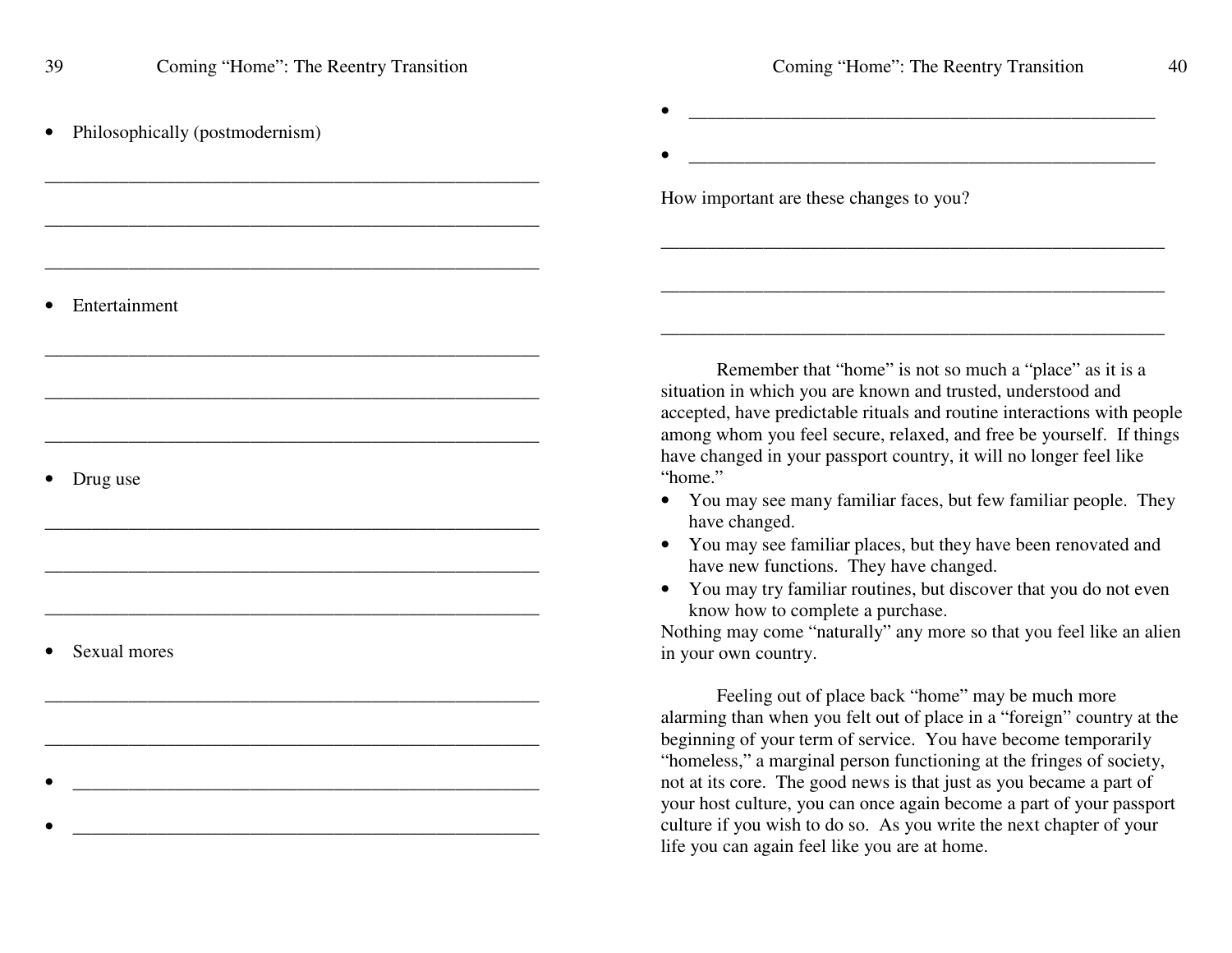## **A p p e n dix**

#### **AcculturationProblem**

At the end of the manual describing mental disorders (DSM-IV) the American Psychiatric Association has a chapter titled "Other Conditions That May Be a Focus of Clinical Attention." After 675 pages describing mental disorders, this brief chapter lists conditions that are NOT mental disorders, but they may be distressing to individuals or interfere with their functioning. These other conditions have a "V" before their code number, and they include the following as w ell as m a n y oth ers.

- V62.2 Occupational Problem
- •• V62.3 Academic Problem
- •• V62.4 Acculturation Problem
- •• V62.82 Bereavement
- •• V62.89 Religious or Spiritual Problem

Just as normal individuals may have a problem with work, with school, or with grief, they may also have an "Acculturation Problem." The DSM-IV says only, "This category can be used when the focus of clinical attention is a problem involving adjustment to a different culture (e.g., following migration)." Although the DSM-IV does not elaborate on this problem experienced by normal people, a d escriptio n of w h at it mig ht b e lik e for ordin ary missio n aries w h o reenter their passport countries is helpful. We have written the follo win g d escriptio n.

# Acculturation Problem (The Reentry Transition)

#### Diagnostic Features

When reentering their passport culture many people experience the Acculturation Problem that some people have called "reverse culture shock." During the time these people were in their host culture, both they and their passport culture have changed, so they become aliens in their own country. They find that, rather than feeling at home where there are routine interactions, predictable events, and few surprises, the environment is confusing and even disgusting or "wrong." Rather than feeling safe and secure where they can trust their instincts and be themselves, they feel vulnerable, anxious, fearful, and always have to think about what they do. This is often disconcerting because if people do not feel like they belong at home, where do they belong?

Such people may experience great disappointment when their expectations are not met. They may become angry and then allow the anger to become resentment or bitterness. They may become alienated, critical, or maybe cynical. In their frustration they may withdraw from people, even family, so that they become isolated and lonely. They may find themselves being easily offended, judgmental about their home culture, and even depressed. They may become angry at their culture for the great materialism they see, especially the great wastefulness as they see ''good, useable'' things discarded. These feelings are typically greater if the people had a wonderful time in th eir h ost c ulture a n d less if th e y h a d a diffic ult time.

Christian missionaries may become disillusioned by the c h urc h in th eir p assp ort c o u ntry, <sup>e</sup> v e n b y th eir "h o me c h urc h." As o n e returnin g missio n ary p ut it, "O ur c h urc h is <sup>c</sup> o m atose a n d d o esn't even know it." Experiencing the different worship styles, they sense a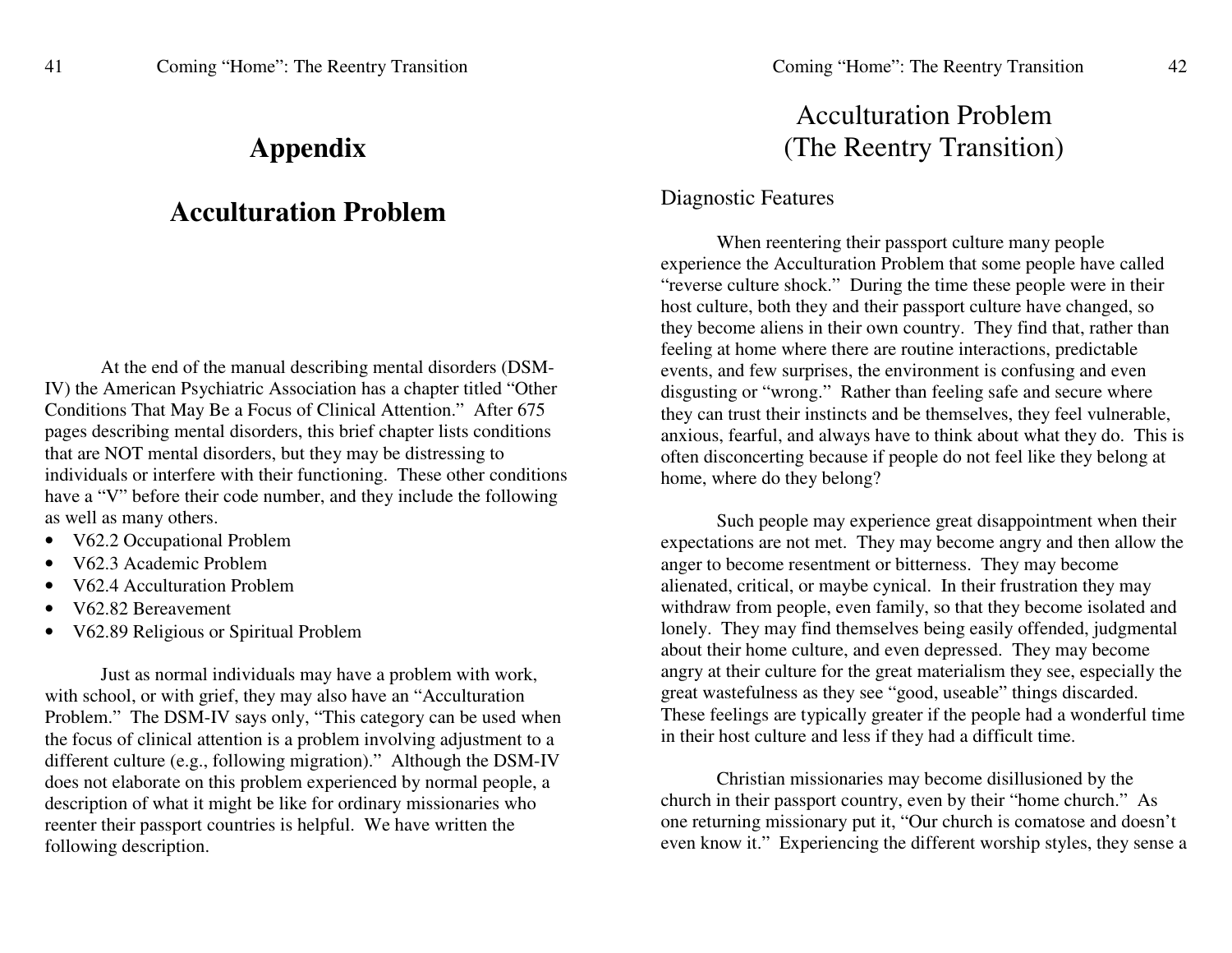lack of spirituality in the churches they visit. When there is little response to their impassioned pleas for help for people in their host culture, they may perceive <sup>a</sup> grea<sup>t</sup> apathy in the church in general.

When returning home, they may see familiar faces, but not familiar people. Both they and the people they knew have changed. "Familiar" places are not familiar any more. When returning to the same church, they find that the people there are not really the same anymore; they have little in common, and they cannot break into the group again. People back home seem to have such narrow perspectives on events, and the returning ones do not know where they fit, so they sense that they are forming temporary relationships. They miss the closeness of the expatriate community in their host culture when returning to <sup>a</sup> culture that places the emphasis on the individual. They may misinterpret gestures and other "signals" so that they become marginal people who must initiate relationships rather than being sought out.

Of course, they must remember that loneliness and unpleasantness are often the beginning of insight and personal growth. In <sup>a</sup> sense they have become cultural hybrids who are temporarily homeless, at home in neither their passpor<sup>t</sup> culture nor in their host culture. However, when they are able to pu<sup>t</sup> their crosscultural experience in perspective and see how it relates to their whole life story, they usually find out that they can still hold on to their new values and attitudes and once again feel at home in their passpor<sup>t</sup> culture.

#### Associated Features and Problems

Several other problems may occur simultaneously with the Acculturation Problem. Since the nature of work is likely to change following repatriation, <sup>a</sup> V62.2 Occupational Problem may occur. Returning to their passpor<sup>t</sup> country people often find their work increasing in security but decreasing in significance. Instead of being

in charge, they often are expected to blend into their agency with everyone else. Likewise schools are likely to be different for children and adolescents. Instead of home schooling or schools with small classes, they may find themselves in large schools with <sup>a</sup> resulting V62.3 Academic Problem. Note that these are V-codes, and not mental disorders.

Religious people may develop <sup>a</sup> V62.89 Religious or Spiritual Problem. Religious people may experience the normal anger, cynicism and depression and come to the conclusions that something is wrong with their religion. Even though nothing is wrong, this can lead to <sup>a</sup> spiritual problem. Missionaries in particular changing from "religious work" to raising money may feel guilty about not doing what God had called them to. Again note that this is <sup>a</sup> V-code, and not a mental disorder.

Mental disorders such as <sup>a</sup> 300.02 Generalized Anxiety Disorder or a 296.2 Major Depressive Disorder may develop if the normal anxiety or depression associated with an Acculturation Problem lasts for an extended period of time. These are mental disorders and individuals with these long-term problems should seek help from <sup>a</sup> mental health professional.

#### Specific Culture, Age, and Gender Features

Children are often quite verbal about not wanting to return to their parents' passpor<sup>t</sup> country, but they usually adjust quite rapidly. The younger they are, the more rapidly they adjust. Within <sup>a</sup> few days or weeks younger children make new friends and are playing happily with them.

Adolescents, likewise, may not want to return. Relationships with one's peers are extremely important during the teen years. Suddenly leaving peers and trying to break into <sup>a</sup> new group in <sup>a</sup> society of teenagers can be <sup>a</sup> very difficult task, so adolescents may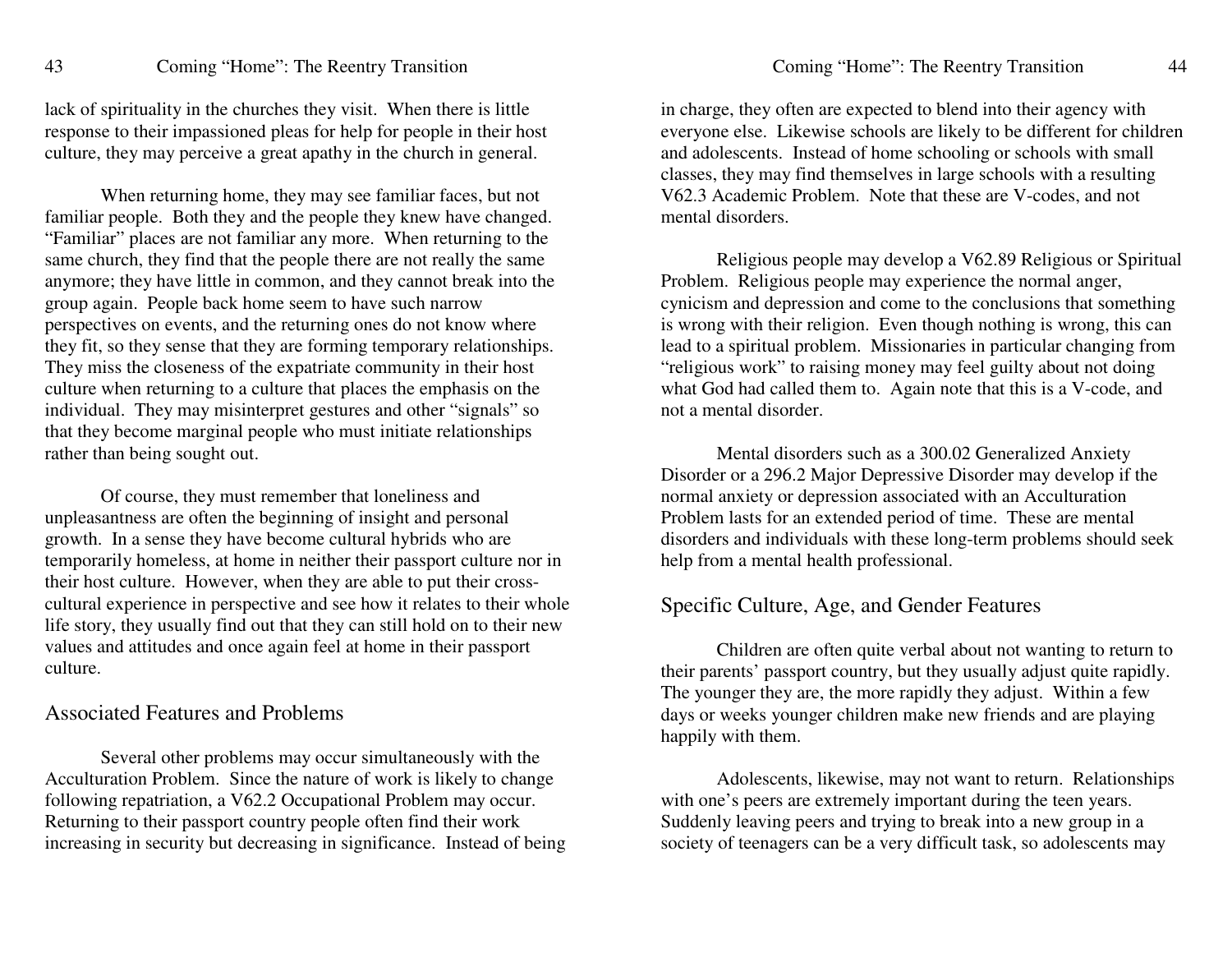want to avoid it and have grea<sup>t</sup> difficulty when forced to do so. This may involve acting out and result in getting into serious trouble.

Relationships are also very important to women. Giving up <sup>a</sup> close-knit group of friends on the field and trying to find like-minded women in her passpor<sup>t</sup> country may be difficult, especially since many may be working.

Men are more likely to experience <sup>a</sup> loss of identity as their job changes. On the field they may be involved in anything from church planting to construction to teaching. On home assignment they are often on the road raising funds to go back. As one man pu<sup>t</sup> it he was going through "making <sup>a</sup> difference withdrawal." On the field he made the difference between life and death, but back home, if he were not there, people in need could just go to someone else.

#### Familial Pattern

What we call "reentry" for missionary kids may not be reentry at all, but really entry to <sup>a</sup> "foreign" country. That is, they are entering the country from which their parents came, but they have never really lived there any length of time themselves. They may have visited grandparents and other relatives there briefly, but real home for them is what their parents call their host country. Thus, their Acculturation Problem is one of entry, not reentry.

#### Prevalence

Experiencing the Acculturation Problem upon reentry is very common in that about two-thirds of the people who return to their passpor<sup>t</sup> country experience significant discomfort. The other onethird reenter with little difficulty beyond <sup>a</sup> relatively rapid adjustment to technological changes. People usually expec<sup>t</sup> an Acculturation Problem when entering their host culture because of the widely used term "culture shock." However, upon returning to their passpor<sup>t</sup>

culture many people are surprised to find that there is <sup>a</sup> "reverse culture shock," and that it is often even <sup>a</sup> more difficult adjustment.

Acculturation Problems may occur each time one changes cultures. Some people repor<sup>t</sup> each successive reentry becomes easier, probably because they expec<sup>t</sup> the problems and have learned how to adapt to them. Other people find successive reentries more difficult, particularly if the latter ones involve leaving children and/or grandchildren in the host country.

#### Course

Each episode typically includes three stages: leaving, "in between," and entering. The "**leaving"** stage begins several weeks or months before actual departure when the missionaries start anticipating the return "home" and separating from the work in the host country. This stage is marked by receiving attention and recognition from others at receptions; saying goodbye to persons, places, and pets; withdrawing from their work as they turn it over to others, and generally bringing closure to their time on the field. At this time they are disengaging from their pas<sup>t</sup> and turning their attention toward their future. They may be in denial that it is already time to return and have feelings of rejection, resentment and sadness.

The "**in between**" stage begins when the missionaries leave for the airport and end when they unpack their minds, not their suitcases. During this time they are without status, structure, and even keys. In this time of chaos they may feel overwhelmed and isolated, as well as exaggerating their problems. Their self-esteem may drop and they may become anxious over the future and grieving over their losses in the recent past.

The "**entering**" stage begins when the missionaries have unpacked their minds and continues until the missionaries have reengaged with their passpor<sup>t</sup> culture. During this time they realize that